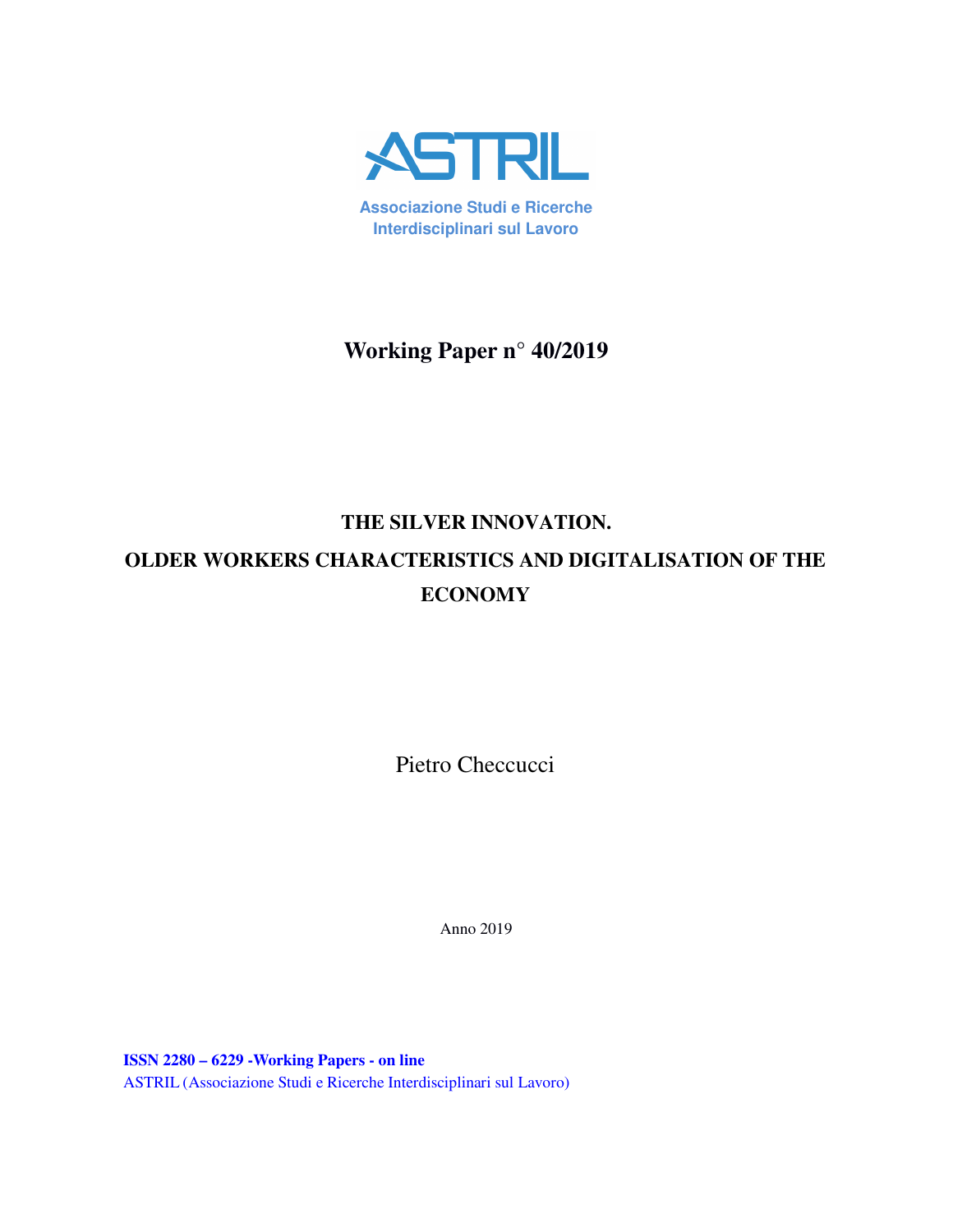Working Papers di ASTRIL svolgono la funzione di divulgare tempestivamente, in forma definitiva o provvisoria, i risultati di ricerche scientifiche originali. La loro pubblicazione è soggetta all'approvazione del Comitato Scientifico.

esemplare fuori commercio ai sensi della legge 14 aprile 2004 n.106

Per ciascuna pubblicazione vengono soddisfatti gli obblighi previsti dall'art. l del D.L.L. 31.8.1945, n. 660 e successive modifiche.

# **Comitato Scientifico**

Sebastiano Fadda Franco Liso Arturo Maresca Paolo Piacentini

#### **REDAZIONE:**

ASTRIL Università degli Studi Roma Tre Via Silvio D'Amico, 77 - 00145 Roma Tel. 0039-06-57335751; 06-57335723 E-mail: astril@uniroma3.it http://host.uniroma3.it/associazioni/astril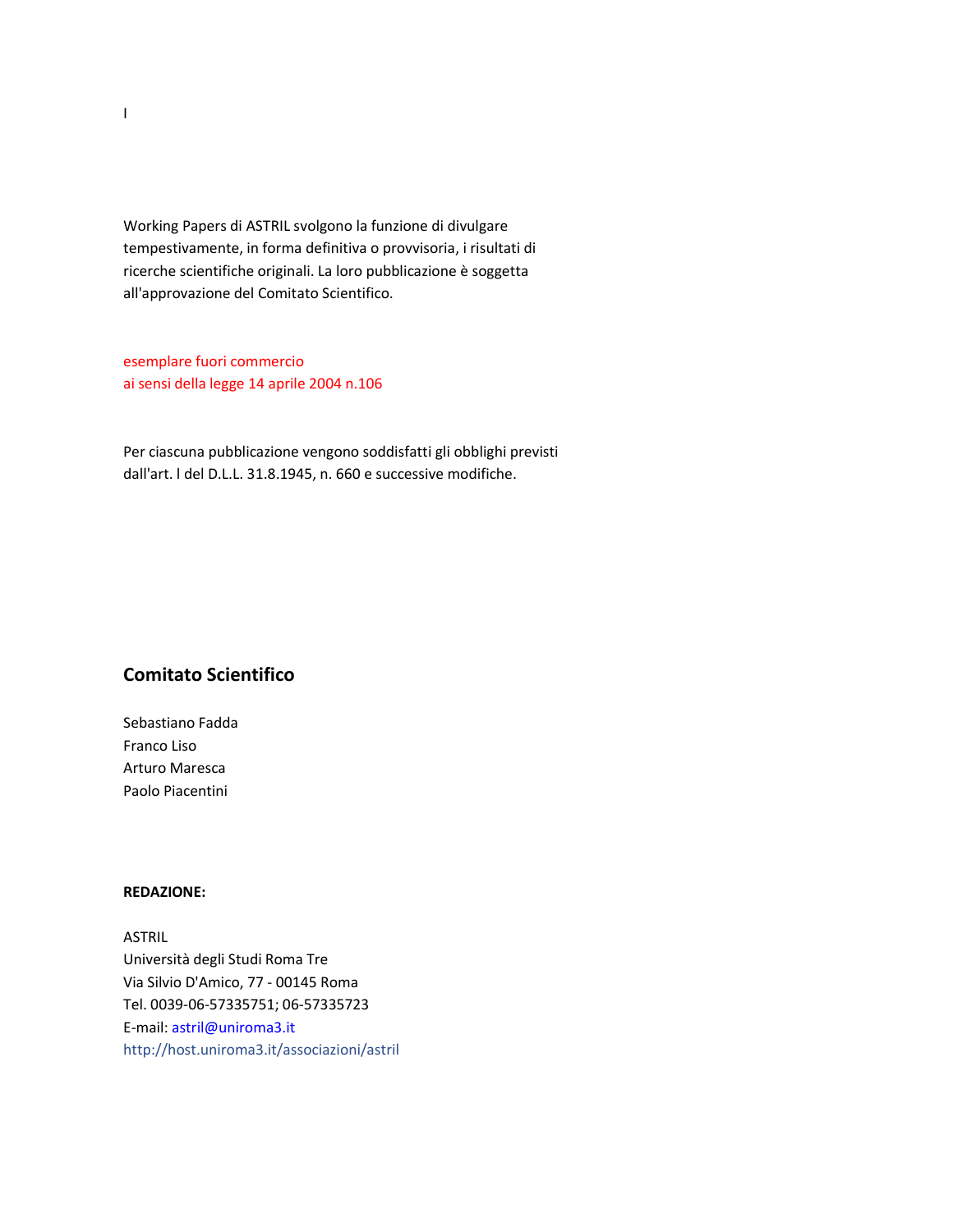# **The Silver Innovation. Older workers characteristics and digitalisation of the economy<sup>1</sup>**

Pietro Checcucci (INAPP)

## **Abstract**

The current trends in the ageing of the work-force, which are only in part counterbalanced by immigration flows, risk to expose European enterprises to a widespread situation of skills shortage, together with the loss of a huge wealth of knowledge and experience, as a consequence of baby boomers retirement. In this context, the automation/digitalisation of production represents one of the main tools in the hands of advanced economies and organizations to react to the shrinking of the labour force, while boosting productivity and containing costs.

The paper attempts to provide an initial framing of the problematic relationship which intervenes between digital innovation and employability of older workers. The discussion will offer a possible interpretation of on-going transformations and a provisional explanation of the current situation in Italy.

The contribution will summarize the most important demographic transformations which affected the labour market during these years, in the light of the (potentially) disruptive spread of digital technologies. The topic of the digital evolution of jobs' task content and its influence on training needs will be addressed. Reflections concerning the relationship between the adoption of technological innovation and the quality of human capital will be presented and some hypothesis concerning the recent evolution of employers' attitudes towards older workers, about facing technological innovation, will be suggested.

<sup>1</sup> The paper illustrates the point of view of the author. The opinions expressed and arguments employed do not necessarily reflect the official views of INAPP.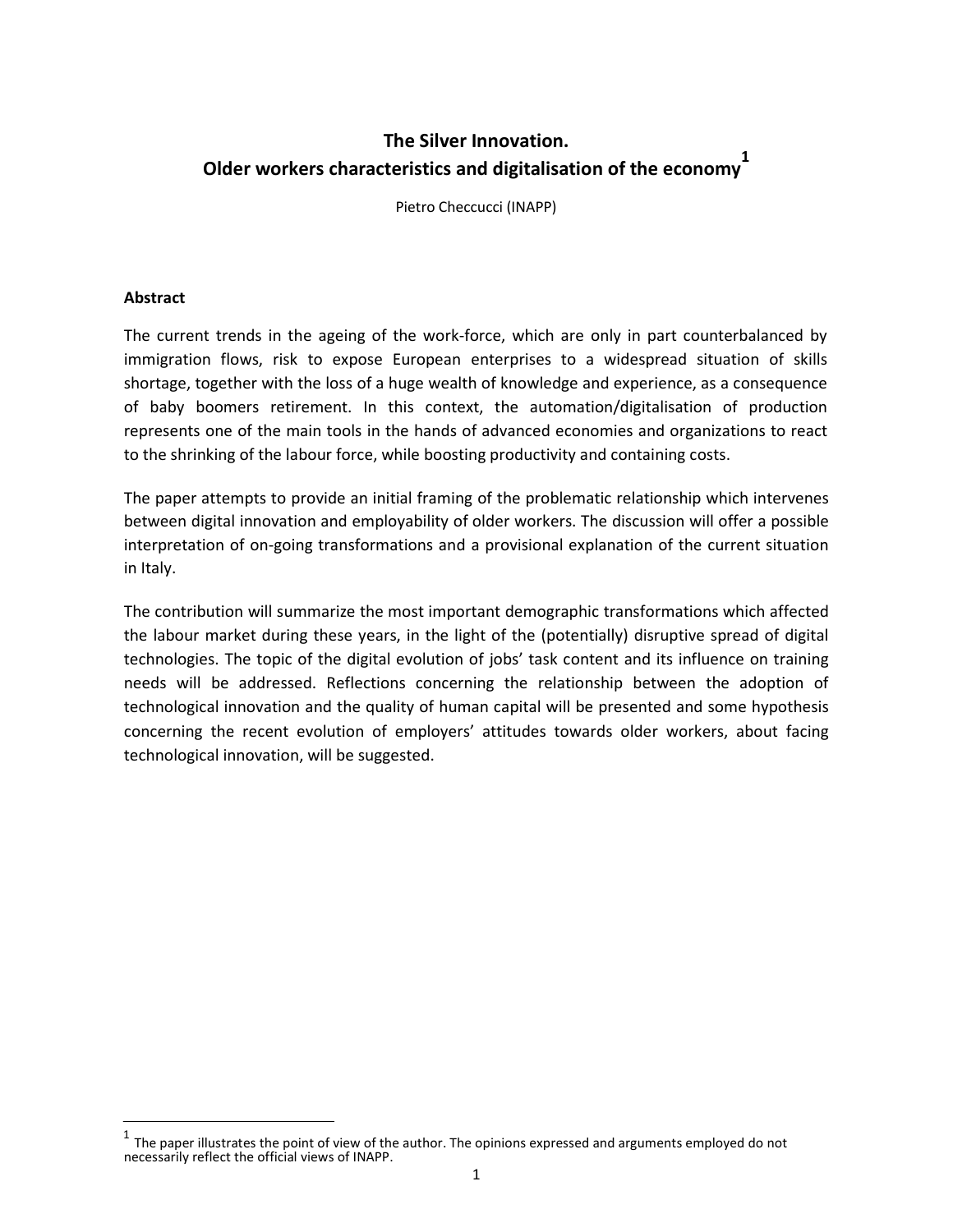#### **1. Introduction**

The current trends in the ageing of the work-force, which are only in part counterbalanced by immigration flows, risk to expose European enterprises to a widespread situation of skills shortage, together with the loss of a huge wealth of knowledge and experience, as a consequence of baby boomers retirement. In this context, the automation/digitalisation of production represents one of the main tools in the hands of advanced economies and organizations to react to the shrinking of the labour force, while boosting productivity and containing costs.

However automation/digitalisation processes could favor extensive job losses, probably affecting professions and economic sectors with lower salaries, causing the exit from the labour market of a large number of workers in short periods of time, thus contributing to increase the risk of long term unemployment, especially among older workers.

In addition to a less dynamic labour supply - in terms of adaptability and geographical mobility - as a matter of fact longer working careers imply a growing risk of skill obsolescence, both in the private and the public sector. This topic will be even more relevant as Italy will start facing the transformations in production, which are going to occur within the so-called "Fourth Industrial Revolution".

This paper aims at providing an initial framing of the problematic relationship which intervenes between digital innovation and employability of older workers. The discussion will offer a possible interpretation of on-going transformations and a provisional explanation about the current situation in Italy, also by means of a survey realized by INAPP in 2014, on a representative sample of small and medium sized private enterprises (10-249 employees) and by means of information coming from the national project on occupations and their skill needs jointly realized by INAPP and ISTAT on behalf of the Ministry of Labour and Social Policies.

This contribution is one of the outputs of a three-year research project of INAPP, funded by the European Social Fund (ESF, PON SPAO 2014-2020), aimed at describing and analyzing the strategies of private enterprises for digital innovation, comparing them with the characteristics of the work force in general and of older workers in particular.

The second paragraph will summarize the most important demographic transformations that affected the labour market during these years, in the light of the (potentially) disruptive spread of digital technologies. The third paragraph will introduce the topic of the digital evolution of jobs' task-content and its influence on training needs. The fourth paragraph will present some reflections concerning the relationship between the adoption of technological innovation and the quality of human capital. The fifth will suggest some hypothesis about the recent evolution of employers' skills needs in face of technological innovation. The sixth paragraph will discuss the main results, while the seventh will provide some provisional conclusions, suggesting topics for further research as well.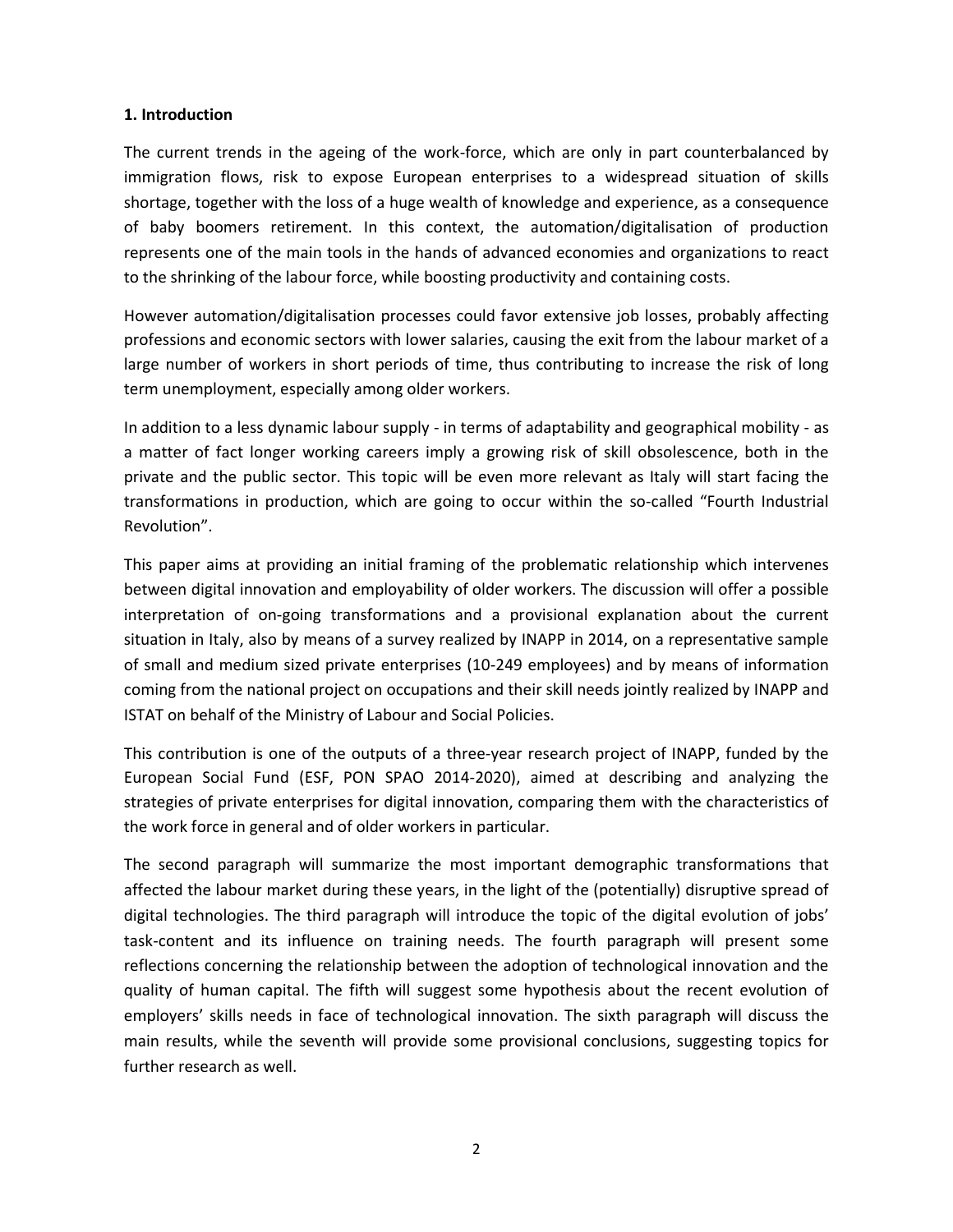## **2. Population ageing, labour market and digitalisation of the economy**

In Italy, as in the other advanced economies, the gradual shrinking of the working age population (15-64) is going on, in parallel with the growth in the share of 50+ in the same age class. According to the 2018 Ageing Report by the European Commission (European Commission, 2018) the 15-64 population was 64.3% of the total population in 2016 and it is expected to decrease by 3.3 points (61%) in 2030 and by almost 3 more points by 2035 (figure 1). During the same period, the share of the elderly population (65 and over) is projected to grow by 8 points, from 22.1% to 30.1% of total population.





Source: elaboration on European Commission, 2018.

The demographic evolution will continue to be accompanied by different participation rates of various groups in the labour market (figure 2). While the participation of younger cohorts (15-24) will continue to remain low, in comparison to the EU27 average (around 12 points lower during the period of projections), that of central cohorts (25-54) will slightly decrease, widening its gap from EU 27 from -7.9 points to -9.4. In this scenario, only older cohorts (55-64) will constantly increase their participation, scoring 60,5% in 2020 and exceeding 71% in 2035, and gradually performing better than EU27 average.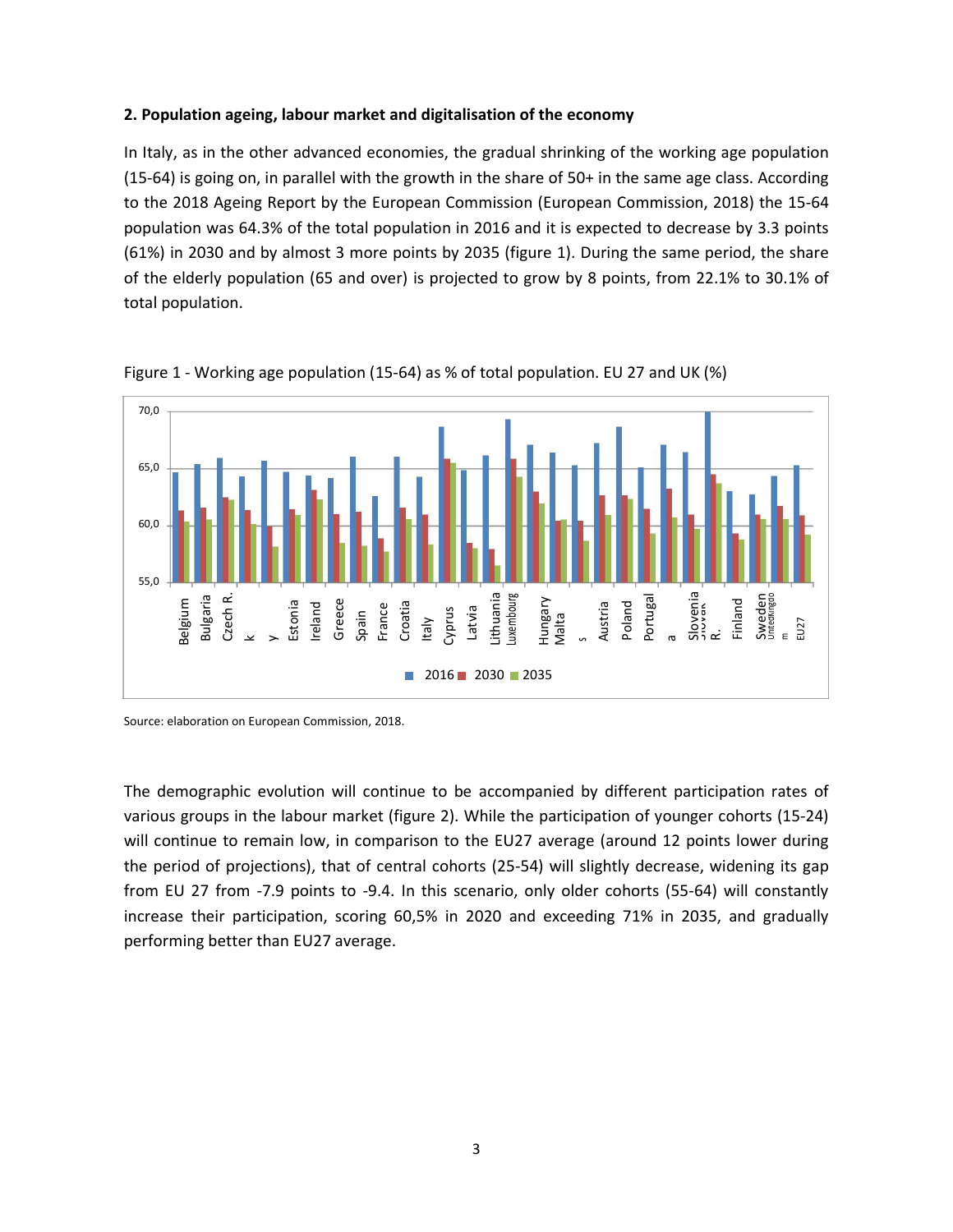

Figure 2 – Participation rate by age classes. Italy vs EU27 (%)

Source: elaboration on European Commission, 2018.

The same projections forecast that the share of the 55-64 age class on the Italian employed population aged 15-64 will grow from 17.6% in 2016 up to a maximum of 28.5% in 2030, before starting to slightly decline. Following this evolution, the old age dependency ratio will steadily increase from 34.5 in 2016 to 51.5 in 2035 and up to a maximum of 62 in 2055, before starting to decline during the following five years.

These important demographic changes, both at population and organizations level, together with the forthcoming entering in the labour market of narrower cohorts, risk to expose Italian and European enterprises as well to a widespread situation of skills shortage, along with the loss of a huge wealth of knowledge and experience, as a consequence of many older workers' retirement. Even if these latter do not perceive a marked mismatch between their skills and the demand of employers, some information confirm their lower qualification levels, in comparison to younger workers and predict an actual risk of skill obsolescence, in view of the coming technological revolution (EU-OSHA, Cedefop, Eurofound and EIGE, 2017). The current automation/digitalisation processes therefore represents one of the main tools in the hands of advanced economies and organizations to react to the shrinking of the labour force and the retirement of baby boomers (Harris, Kimson, Schwedel, 2018).

A number of forecasting studies tried to estimate the possible outcomes of the on-going innovation processes, in the context of the demographic transition which will gradually affect all of the societies of the world (Pew Research Centre, 2014; United Nations, 2017).

Several authors suggest that the combination of demographic transformations and the impact of digitalization on the economy could cause growing income and social inequalities (Harris, Kimson, Schwedel, 2018). The speed and the pervasiveness of digitalisation could actually favor huge job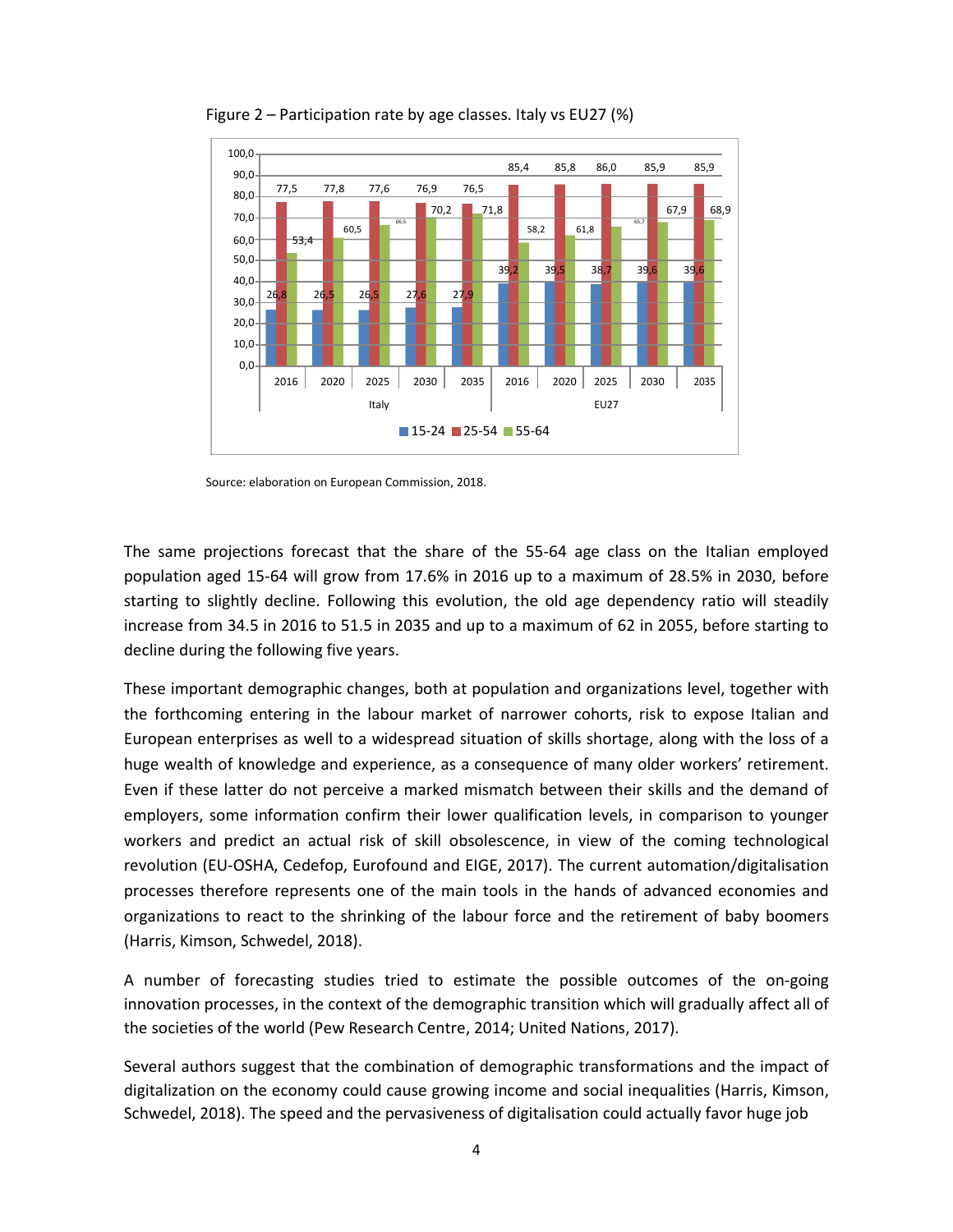losses in specific professions and economic sectors, probably affecting lower salaries within a context characterized by shrinking wages, even due to a growing share of capital to the disadvantage of these latter. In this situation, we could witness the firing of many workers in a short period of time, with the resulting increase of the risk of long term unemployment. In parallel there could be a rising demand for jobs requiring "high" social and analytical skills, which are already better paid. These jobs could suffer from a lower supply for a long period, so contributing also to keep up the demand for baby boomers workers with these characteristics (Ibid.).

While according to some authors only 5% of all the jobs could be fully automated, at least 60% of them could have 30% of their activities which could be performed by machines, bearing in mind that these transformations are more likely to affect physical activities and/or activities performed within highly predictable and standardized environments, and information/data gathering and processing (McKinsey&Company, 2017). It's about jobs which are mostly within manufacturing or accommodation and food services, or tasks requiring medium level skills. According to the Boston Consulting Group (Sirkin, Zinser, Rose, 2015) the four industrial sectors more susceptible to automation are computers and electronic products, electrical equipment, appliances and components, transportation equipment, machinery. By 2025 authors estimate the concentration of 75% of robot installations in these sectors, traditionally characterized by higher wages, along with 40-45% of tasks automation. Plastics and rubber products, petroleum and coal products, primary metals will instead see the automation of 10-20% of their tasks. In this case, despite jobs would allow to automate in theory 85% of tasks, wages will probably remain low, so causing a slower pace of innovations adoption. Finally, chemicals, wood products, paper, fabricated metals, food processing, textile products will probably automate no more than 1-5% of their tasks in 10 years, due to technical obstacles and also to lower salaries, both of which will discourage digitalisation (Ibid.).

The sophisticated analysis by Frey and Osborne (Frey, Osborne, 2017), on the one hand points to a potentially negative correlation between the wage level of jobs and their exposure to the risk of being automated; on the other to a similar negative correlation between educational attainment of workers and their likelihood to be substituted by computer capital.

If confirmed, such hypothesis would mark a break in comparison to the trend which occurred during the informatics revolution of the 20th century, during which several middle level professions disappeared following the massive computerization of skills and jobs. As Frey and Osborne point out, their model cannot allow any estimation of the future aggregate changes of labour supply. Its interest is instead connected to the possibility of forecasting the substitution effect of technologies, which will be greatly influenced by the success of machines in overcoming the characteristics of jobs which are typical of human beings, namely perception and manipulation tasks, creative intelligence tasks and social intelligence tasks (Ibid.).

As concerns the estimations on American economy, Frey and Osborne further contend that: a) in the long run the growing of wages will make computerisation more and more suitable; b) policies and regulations could slow down the process; c) it is difficult to estimate how much time machines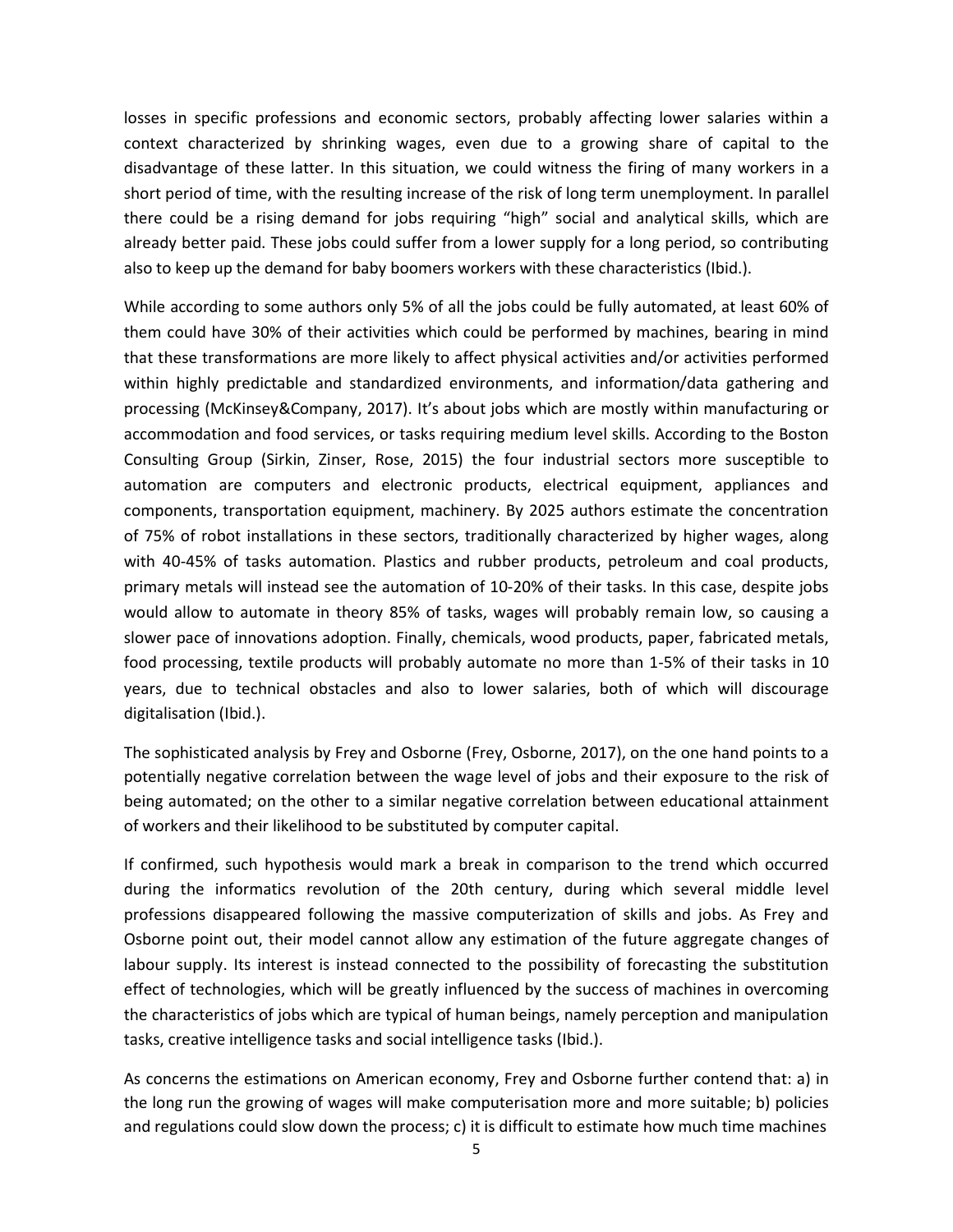will take to overcome human beings' typical skills; d) the computerization of tasks will originate consequences on jobs, due to productivity gains and the subsequent shift of human work on other tasks (Ibid.).

As concerns Europe, a recent analysis by the Institute of Labor Economics (Pouliakas, 2018) reach almost the same conclusions, based on the elaboration of very detailed information from the European skills and jobs survey (ESJS). The analysis, which follows the approach of Frey and Osborne, contends that a 51% of European employees does a job that could be automated. In particular, 14% of European employees has a job with a very high risk of automation, while 40% have equally a rather meaningful chance of automation. Men appear more likely to do jobs and/or to work in sectors with a higher automation risk, while it is confirmed that workers with a higher educational attainment level have also a lower probability of being in an automatable job (Ibid.).

According to the same study, the probability of automation also seems higher for persons in temporary contracts. Moreover, European workers in jobs which are more likely to be automated appear to be more frequently without career prospects and/or role and tasks changes. They also are less likely to have participated in any type of training and show higher skill gaps in their digital skills and in some important generic skills, such as communication, team working, customerservice, problem solving and planning. (Ibid.).

# **3. Digital transformation of tasks and training needs**

All the analysis agree about the fact that the relationship among innovation, skills, position of enterprises along the national/international value chains, training and policies of regulation represent the main systemic components with which the State and the other actors of the economy can mitigate the potential displacement of large portions of the work-force, also boosting employment in sectors less susceptible to computerisation.

As reported by the Boston Consulting Group, in 2015 Italy was part of the group out of the top 25 manufacturing export economies that were installing robots at the slowest pace, despite the highest labour costs, in relation to productivity and the advanced ageing of the work-force, which would cause serious skill shortages in the mid-term. Remaining the 2015 trend unchanged, in 2025 Italy would have covered by robots 25% of the tasks, taking several decades to reach market saturation (Sirkin, Zinser, Rose, 2015).

In the short run the main question to address is therefore how automation and machine learning will in practice "absorb" human skills used to perform specific tasks, within different production settings, and what they will give them back, in terms of skills improvement or the other way round as simplification and impoverishment of their experience (Magone, Mazali, 2016).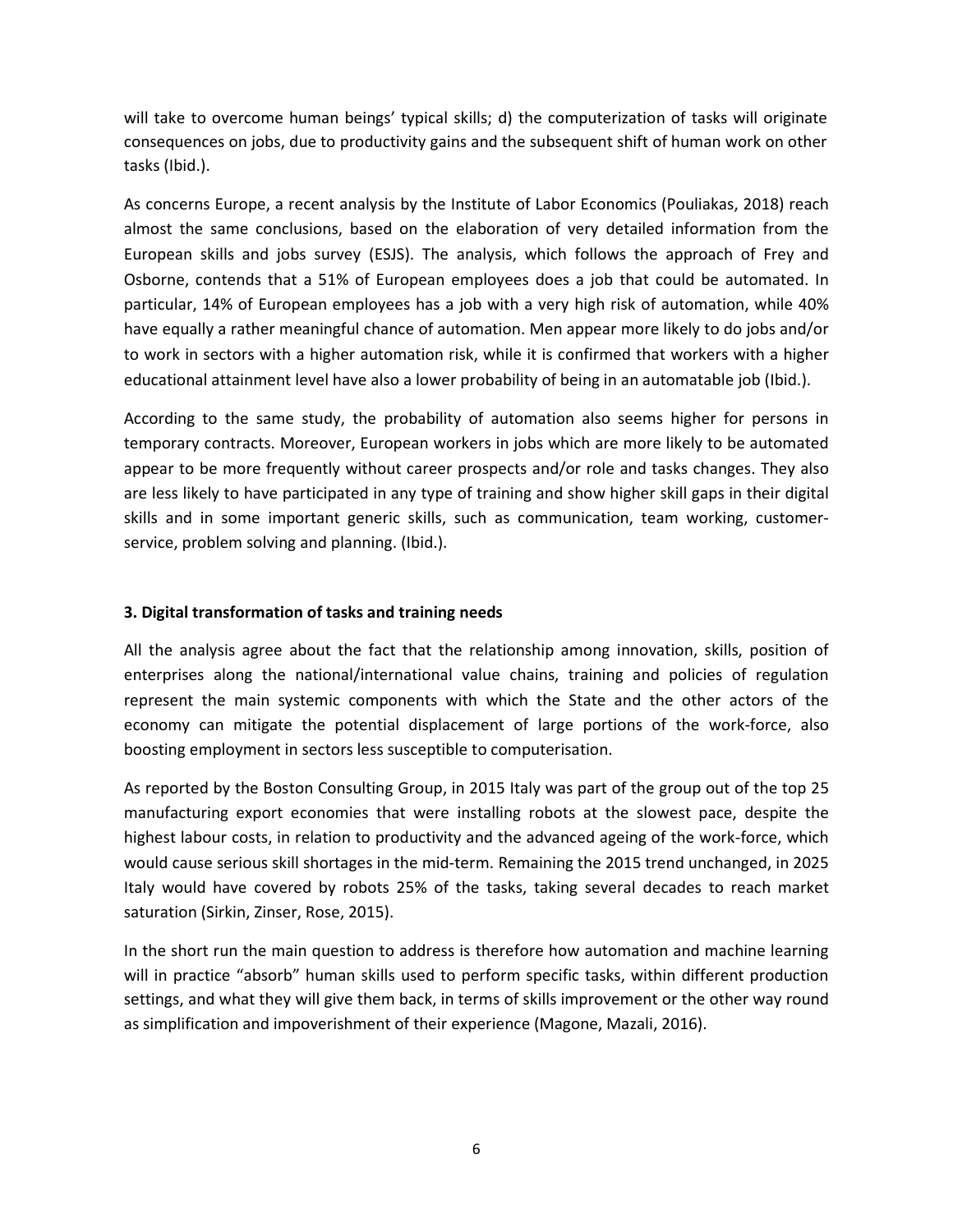As recently highlighted by OECD, digitalization can affect workers' tasks in two different ways (Bechichi, Jamet, Kenedi, Minea, 2017):

- there could be a complementarity effect, when by means of technology (including ICTs) workers can perform their tasks in a different way (e.g. collecting information or communicating with colleagues and customers);
- there could occur a substitution effect, as suggested by Frey and Osborne, when workers are replaced by machines; given that this is more likely to occur in the case of routine tasks which are easy to automate, we can have also a decrease in the routine intensity of a job.

According to this model, digitalisation would promote the expansion of non-routine tasks, performed with an extensive use of ICTs; on the other hand, a decrease of routine tasks would occur, performed both with a high or low use of ICTs and also of non-routine tasks, performed with a low use of ICTs (Ibid.).

The susceptibility of jobs to digitalisation is then described in terms of the intensity of the present use of ICTs and of the routine intensity of the same jobs. High-skilled jobs (such as managers or professionals) would supposedly evolve towards a greater use of ICTs, whereas reducing their routine tasks. On the other hand, jobs with a low use of ICTs and a high routine intensity would suffer a massive digitalisation process, as robots and artificial intelligence technologies will be able to take over routine tasks (Ibid.).

The elaboration on PIAAC data by Bechichi and colleagues more over hints that, when a job become more digitalized, workers are asked to perform more cognitive skills, jointly with communication, marketing and management ones, together with the so called STEM skills (Science, Technology, Engineering, Mathematics). These workers show also a higher readiness to learn (another key factor in the context of a digital economy) if compared to those who work in less digitalized environments.

A central element of this discussion concerns the comparison among countries about the preparedness of their workforce to enter the digital era. Following the arguments by OECD, less specialized workers, with an adequate level of cognitive basic skills, appear more ready to the coming changes at organizations and labour market level. Countries like Italy, which has a particularly specialized work force, could be less prepared for digitalisation, given that their workers would master to a lesser extent cognitive, communication, management, marketing and STEM skills, more useful to flexibly adapt to changes, possibly reinforced by transversal skills, such as critical and creative thinking, problem solving, decision-making ability and collaborative behavior (Ibid.).

In Italy, field observations by the management and some surveys within manufacturing and logistics seem to confirm OECD statements (Magone, Mazali, 2016). With digitalisation, firstly the tendency to enhance multitasking looks like to be consolidated, jointly with the learning speed, thanks to the support of digital media. This occurs within more and more integrated organizational environments, where the vision of the entire production process is provided to the single worker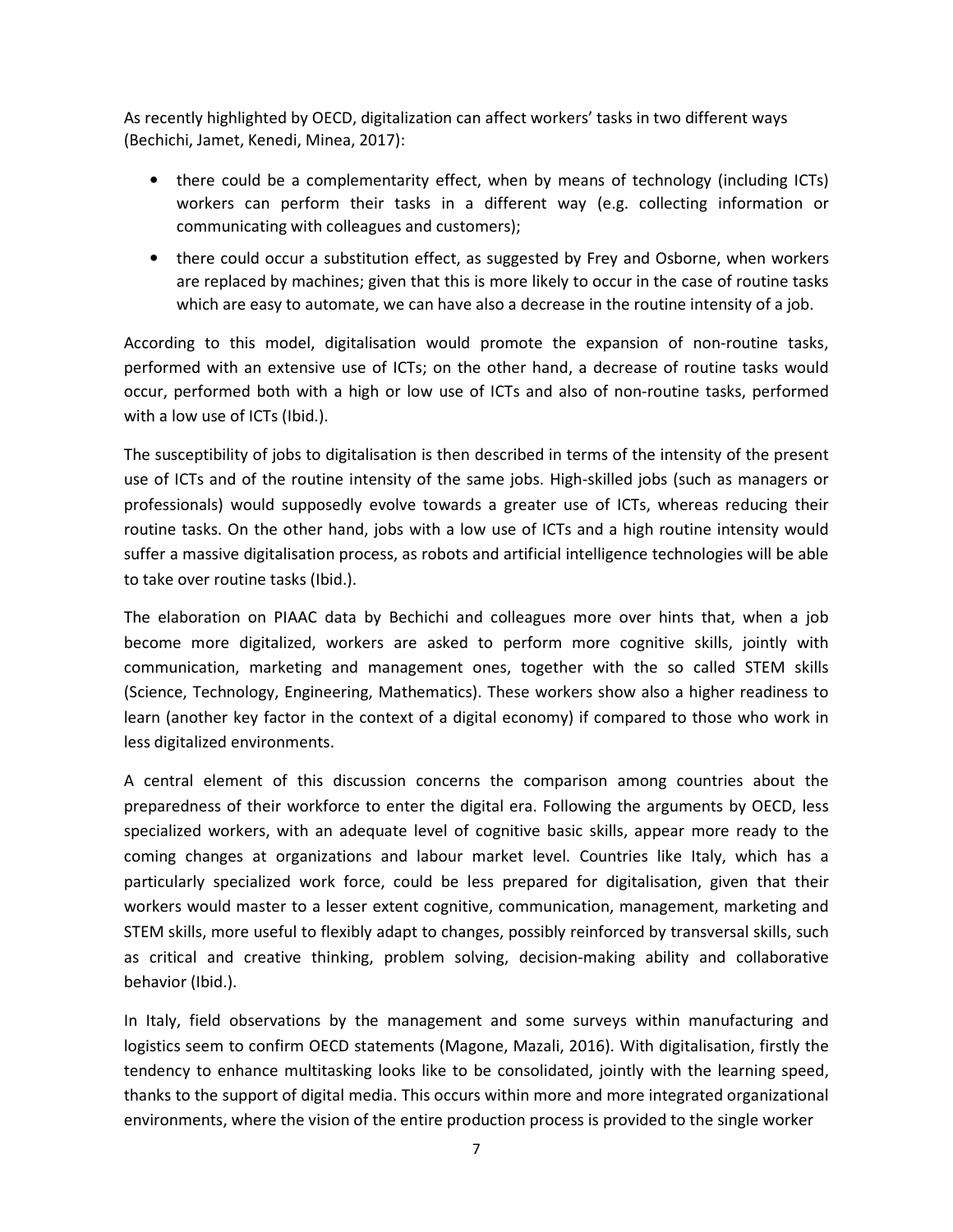and media devices contribute to lessen fragmentation. In this context, an overturning between general and specialized knowledge can also occur, eventually causing a deskilling trend of tasks, to the advantage of a faster entering of the work force into production (Ibid.).

A narrower set of specialized skills seems more useful for an organizational setting in which reading and using digital information become of primary importance, even if the authors consider a mistake to see the new blue collars as nearly-knowledge workers. If it does exist, the philosophy 4.0 is based on the transfer of human skills to intelligent machines, namely converting knowledge and skills in replicable information, stored within data bases. Additional attention should be devoted to the possibility of an easier use of temp work force to manage peaks in products demand, thanks to the speed in transferring information and to the steady effort of translating knowledge in information to be stored and circulated through the organization (ibid.).

The disruptive transformation of jobs caused by digitalisation, jointly with the transfer of knowledge and tasks to machines, lead OECD to strongly emphasize the importance of the certification of skills still owned by human beings (Bechichi, Jamet, Kenedi, Minea, 2017). This because, as digitalization will take place, the value added represented by the tasks still performed by workers will grow, giving their enterprises a competitive advantage (Ibid.).

This is increasingly urgent in the service sector. As the OECD authors admit, their information and models can hardly explain what is going on within the borders of the new forms of labour represented by the platforms or other characteristics of the GIG economy. As scholars already highlighted (De Minicis, Mandrone, Marocco, 2017; De Stefano, 2017; Guarascio, Sacchi, 2017), the new forms of work developing in this area can be divided in crowdwork, in which both the contact between buyers and sellers and the performing of tasks is done entirely on-line, and temporary physical jobs, usually provided at local level (e.g. UBER). Crowdwork can be represented both by complex and elaborate automated activities and the so called "artificial artificial intelligence" (Pessl, 2018), in which tasks are still performed by human beings who are unattainable and sometimes intentionally hidden to customers.

In this circumstances digital instruments, and the Internet in particular, are mainly used to match labour demand and supply at an extremely high and unprecedented speed. The matching function is almost always accompanied by procedures aimed at monitoring and rating job performances, also by means of tools (apps etc.) specifically designed to organize and control workers.

The first risk that this imply is a true re-commodification of work, circumventing legal rights traditionally connected to the regulation of the labour market in the context of the modern welfare state, both for employees and self-employed. In some cases, the matchmaker activity succeed in concealing the same nature of performances as jobs, thus denying the right of workers of having the protection of laws regulating the open labour market. Last but not least, platforms put on the worker the burden of the risk of a drop of labour demand or the consequences of a temporary inability to perform the job (e.g. due to illness).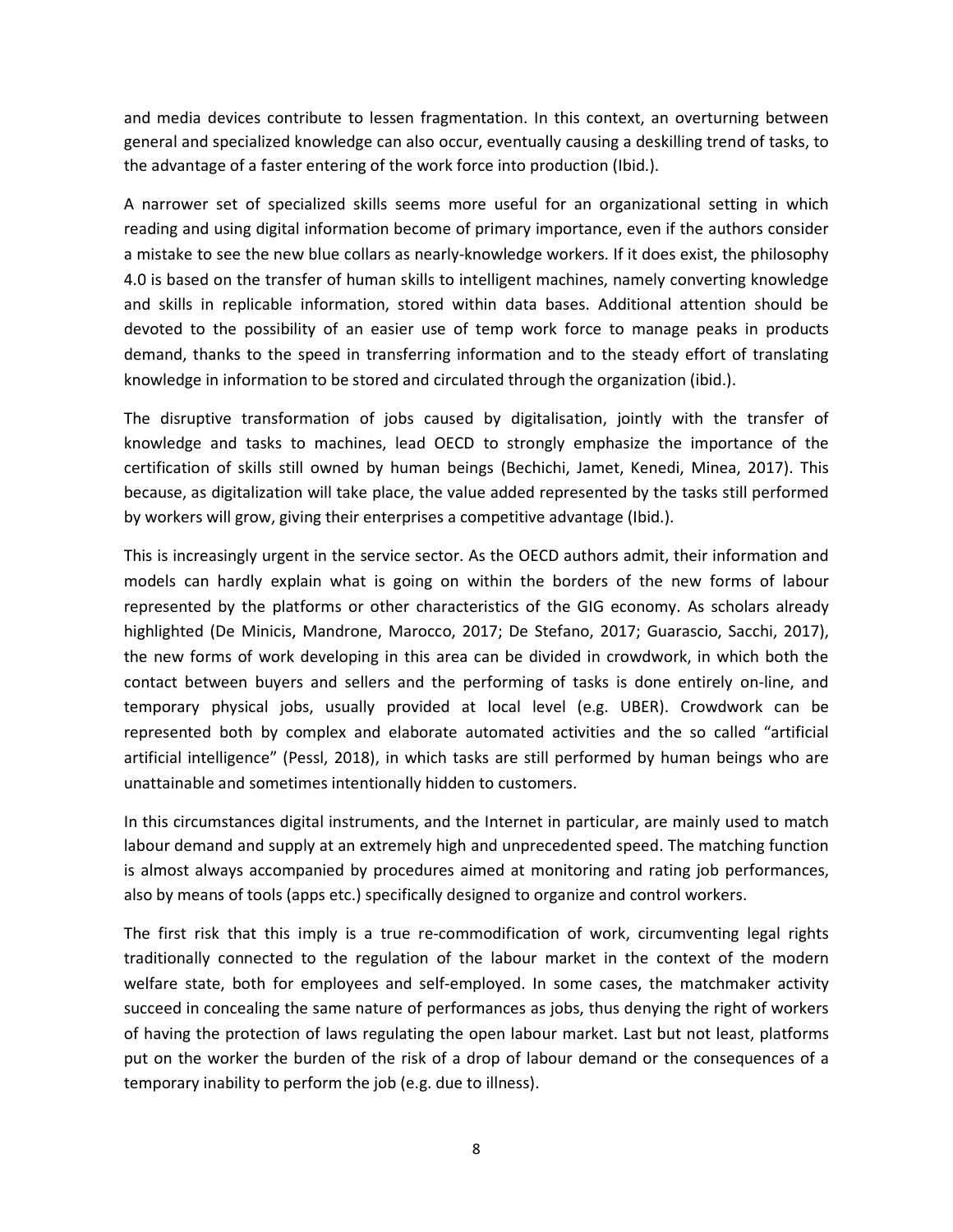#### **4. The coming of the digital revolution and the quality of human capital**

Due to the ageing of the work force, which originated from demography and from the effects of pensions reforms (which climaxed with the Fornero reform in 2011), the digitalisation of economy will impact, more in Italy than in other countries, on the employability of older workers. The comparison with the other Member States of EU, on the basis of ageing indicators and the Digital Intensity score for Enterprises of Eurostat<sup>2</sup>, gives us the image of a labour market which will face a growing complexity and potential conflicts among different groups in the years to come (Checcucci, 2018) (Fig. 3).





Source: Author's elaboration on data by Eurostat and Active Ageing Index project

Looking at the Active Ageing Index Employment  $\frac{3}{3}$  and the Digital Intensity score for Enterprises in last available years (2018 and 2017 respectively), we can see that Italy ranks lower in comparison

<sup>2</sup>The Digital Intensity score is based on counting how many out of 12 technologies are used by each enterprise. Then they are divided into four clusters of digital intensity: Very Low (scores 0-3), Low (score 4-6), High (score 7-9), Very High (score 10-12). https://digital-agenda-data.eu/datasets/digital\_agenda\_scoreboard\_key\_indicators/visualizations.

<sup>3</sup> The Active Ageing Index (AAI) is a complex indicator developed by UNECE within the framework of the 2012 European Year for Active Ageing and Solidarity between Generations (EY2012), with the contribution of European Union. The AAI is designed to measure the untapped potential of older people for active and healthy ageing at national and subnational levels and is constructed from 22 individual indicators that are grouped into four domains: Employment, Participation in Society, Independent, Healthy and Secure Living, Capacity and Enabling Environment for Active Ageing. Individual indicators are calculated on the basis of the results of the following surveys: EU Labor Force Survey (EU-LFS), European Quality of Life Survey (EQLS), EU Survey of Income and Living Conditions (EU-SILC), European Health and Life Expectancy Information System (EHLEIS),Eurostat ICT Survey, European Social Survey (ESS). https://statswiki.unece.org/display/AAI/Active+Ageing+Index+Home.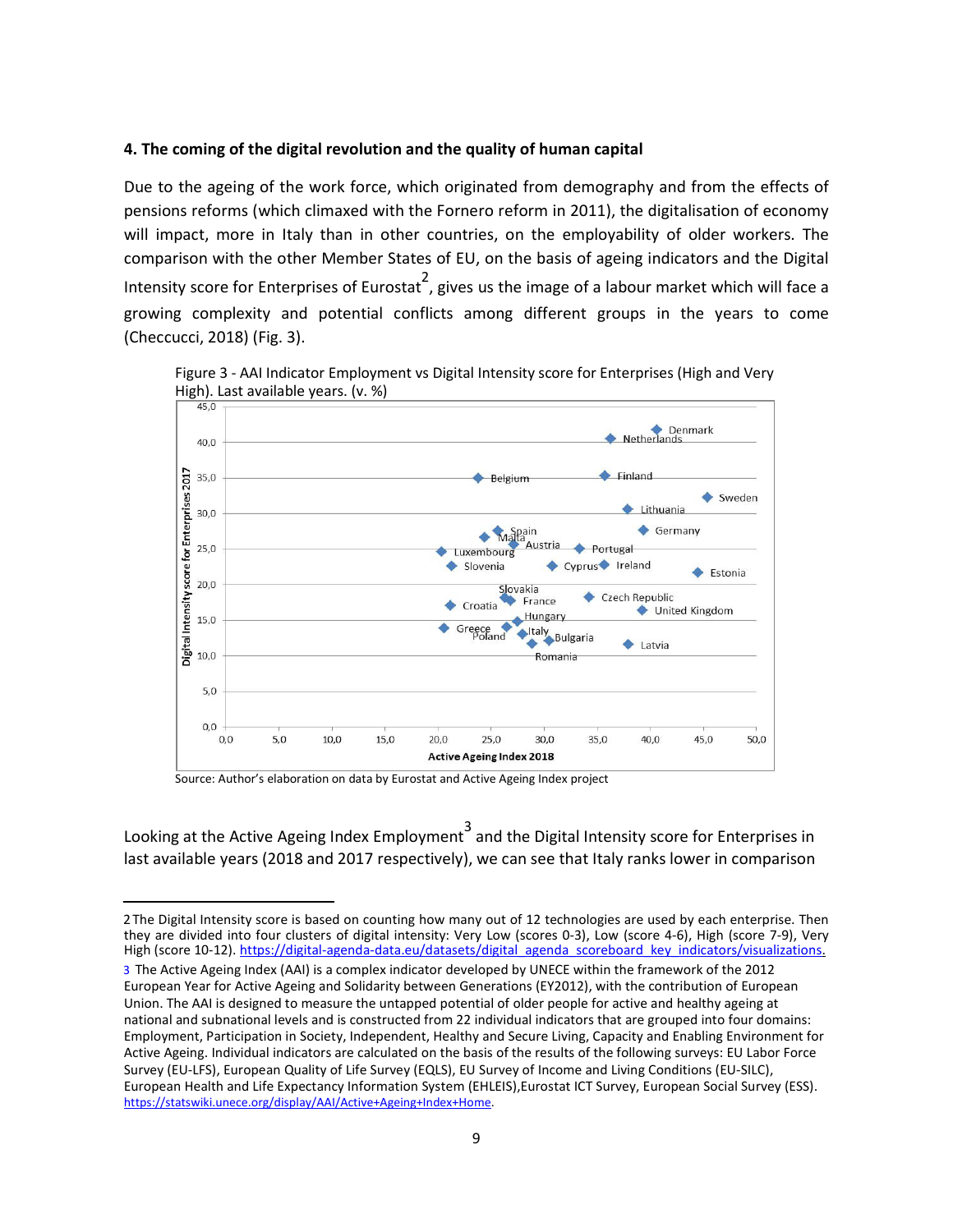to its main European partners in both domains, significantly far from Germany and even more from Northern European Countries. The figure clearly shows that a high level of participation in the labour market by the older population does not necessarily conflict with the capacity of enterprises to adopt digital innovation. If we actually look at some of the Active Ageing Indicators (Table 1) we can notice that some Member States, out of the top 25 manufacturing export economies, with a high Digital Intensity Score rank higher than Italy also in some important features.

Table 1 – AAI Indicators Employment, Use of ICT and LLL vs Digital Intensity Score for Enterprises. Last available years. (v. %)

|                                 | <b>AAI</b> Employment<br>2018 | avanabic years. $\mathbf{v}$ . 197<br><b>AAI Employment 2018</b><br>- Gender Gap |        | <b>AAI Capacity and</b><br>enabling environment<br>for active ageing - Use<br>of ICT (ICT Survey<br>2016) | Independent, healthy<br>and secure living -<br><b>Lifelong learning (LFS</b><br>2016) |       | <b>Digital Intensity score</b><br>for Enterprises 2017<br>High (7-9) + Very High<br>$(10-12)$ |  |
|---------------------------------|-------------------------------|----------------------------------------------------------------------------------|--------|-----------------------------------------------------------------------------------------------------------|---------------------------------------------------------------------------------------|-------|-----------------------------------------------------------------------------------------------|--|
|                                 |                               |                                                                                  | Men    | Women                                                                                                     | Men                                                                                   | Women |                                                                                               |  |
| <b>Belgium</b>                  | 23,8                          | $-6,7$                                                                           | 74,0   | 61,0                                                                                                      | 2,6                                                                                   | 3,2   | 35,0                                                                                          |  |
| <b>Bulgaria</b>                 | 30,5                          | $-5,7$                                                                           | 26,0   | 25,0                                                                                                      |                                                                                       |       | 12,1                                                                                          |  |
| <b>Czech</b><br><b>Republic</b> | 34,2                          | $-11,3$                                                                          | 54,0   | 50,0                                                                                                      | 3,0                                                                                   | 3,4   | 18,2                                                                                          |  |
| <b>Denmark</b>                  | 40,6                          | $-9,8$                                                                           | 86,0   | 88,0                                                                                                      | 12,5                                                                                  | 25,9  | 41,8                                                                                          |  |
| Germany                         | 39,4                          | $-8,2$                                                                           | 73,0   | 64,0                                                                                                      | 2,3                                                                                   | 2,5   | 27,7                                                                                          |  |
| <b>Estonia</b>                  | 44,5                          | 2,8                                                                              | 60,0   | 62,0                                                                                                      | 3,9                                                                                   | 10,0  | 21,7                                                                                          |  |
| <b>Ireland</b>                  | 35,7                          | $-14,5$                                                                          | 50,0   | 51,0                                                                                                      | 1,9                                                                                   | 2,6   | 22,8                                                                                          |  |
| Greece                          | 20,6                          | $-10,7$                                                                          | 33,0   | 23,0                                                                                                      | 0,6                                                                                   | 0,7   | 13,9                                                                                          |  |
| <b>Spain</b>                    | 25,7                          | $-7,0$                                                                           | 51,0   | 43,0                                                                                                      | 2,5                                                                                   | 3,5   | 27,6                                                                                          |  |
| France                          | 26,9                          | $-2,5$                                                                           | 63,0   | 63,0                                                                                                      | 7,0                                                                                   | 12,2  | 17,8                                                                                          |  |
| Croatia                         | 21,2                          | $-8,5$                                                                           | 41,0   | 30,0                                                                                                      |                                                                                       | 0,2   | 17,1                                                                                          |  |
| <b>Italy</b>                    | 28,0                          | $-14,0$                                                                          | 46,0   | 34,0                                                                                                      | 3,5                                                                                   | 4,0   | 13,1                                                                                          |  |
| <b>Cyprus</b>                   | 30,8                          | $-12,6$                                                                          | 42,0   | 30,0                                                                                                      | 2,1                                                                                   | 4,1   | 22,7                                                                                          |  |
| Latvia                          | 37,9                          | $-1,2$                                                                           | $50,0$ | 48,0                                                                                                      | 1,9                                                                                   | 3,3   | 11,6                                                                                          |  |
| Lithuania                       | 37,9                          | $-3,3$                                                                           | 36,0   | 40,0                                                                                                      |                                                                                       | 2,8   | 30,7                                                                                          |  |
| Luxembourg                      | 20,4                          | $-7,4$                                                                           | 95,0   | 86,0                                                                                                      | 7,0                                                                                   | 5,1   | 24,7                                                                                          |  |
| <b>Hungary</b>                  | 27,5                          | $-10,0$                                                                          | 50,0   | 51,0                                                                                                      | 1,8                                                                                   | 2,0   | 14,8                                                                                          |  |
| Malta                           | 24,4                          | $-21,1$                                                                          | 50,0   | 41,0                                                                                                      | 2,7                                                                                   | 3,4   | 26,7                                                                                          |  |
| <b>Netherlands</b>              | 36,3                          | $-14,0$                                                                          | 87,0   | 82,0                                                                                                      | 8,4                                                                                   | 9,1   | 40,5                                                                                          |  |
| Austria                         | 27,2                          | $-9,8$                                                                           | 68,0   | 50,0                                                                                                      | 4,9                                                                                   | 7,6   | 25,7                                                                                          |  |
| Poland                          | 26,5                          | $-12,2$                                                                          | 39,0   | 36,0                                                                                                      | 0,6                                                                                   | $1,0$ | 14,1                                                                                          |  |
| Portugal                        | 33,4                          | $-11,7$                                                                          | 40,0   | 32,0                                                                                                      | 3,4                                                                                   | 3,9   | 25,1                                                                                          |  |
| Romania                         | 28,9                          | $-11,1$                                                                          | 27,0   | 21,0                                                                                                      |                                                                                       |       | 11,7                                                                                          |  |
| Slovenia                        | 21,3                          | $-5,2$                                                                           | 43,0   | 39,0                                                                                                      | 2,7                                                                                   | 5,5   | 22,6                                                                                          |  |
| Slovakia                        | 26,3                          | $-6,4$                                                                           | 51,0   | 47,0                                                                                                      | 0,7                                                                                   | 0,8   | 18,1                                                                                          |  |
| <b>Finland</b>                  | 35,7                          | $-1,1$                                                                           | 76,0   | 77,0                                                                                                      | 9,8                                                                                   | 17,0  | 35,3                                                                                          |  |
| <b>Sweden</b>                   | 45,4                          | $-5,3$                                                                           | 87,0   | 86,0                                                                                                      | 11,9                                                                                  | 23,6  | 32,3                                                                                          |  |
| <b>United</b><br><b>Kingdom</b> | 39,3                          | $-10,1$                                                                          | 82,0   | 79,0                                                                                                      | 6,3                                                                                   | 8,7   | 16,4                                                                                          |  |

Source: Author's elaboration on data by Eurostat and Active Ageing Index project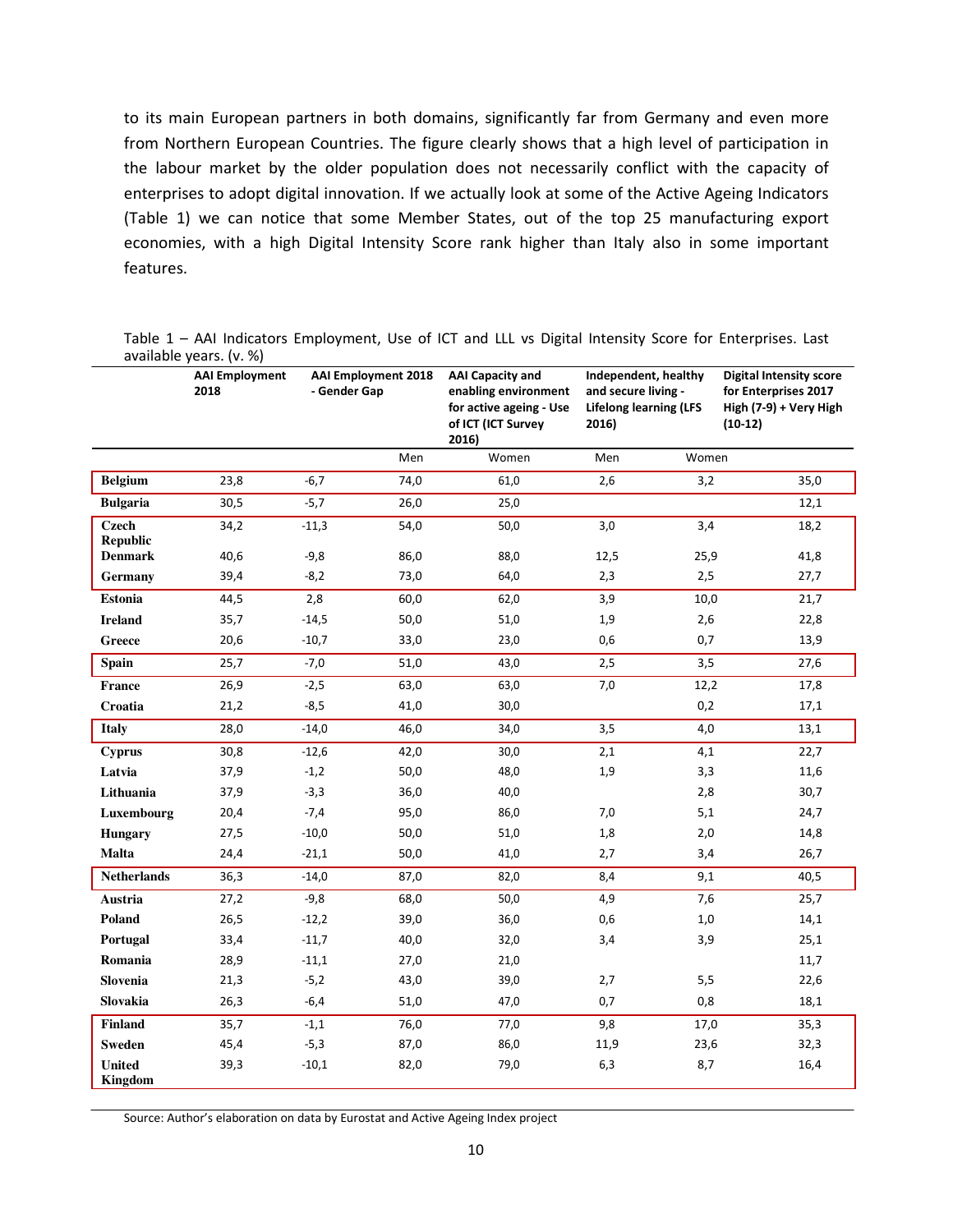In particular these economies show:

- a lower gender gap among older workers;
- a use of ICTs among 55+ clearly higher than ours;
- in the case of UK and Northern European Countries, a higher rate of participation to lifelong learning initiatives of the older population.

This seems consistent with the contribution by Acemoglu and Restrepo (Acemoglu, Restrepo, 2018), who contend that current trends in population ageing, looking at the period 1990-2025, can explain the automation level of various countries, even if there are other factors to be taken into consideration. Observing that nations and enterprises with higher ageing rates show a higher pace in the installation of robots and the import of automation technologies, they suggest that this digitalisation effort is directed to substitute the lack of middle-aged workers, often performing tasks requiring strength and physical dexterity, which is comparatively less likely among older workers.

The previous arguments suggest that it would be impossible to think that the Fourth Industrial Revolution could root without involving 50+ workers, which by now represent an important portion of the work force of the advanced economies. It is rather clear how the quality of human capital, and the adoption of strategic age management measures at organizational level represent two key elements to enhance the employability of this group, in this time of rapid and disruptive technological transformations.

### **5. The evolution of employers' expectations towards the employability of older workers**

The diffusion of digital technologies will not restrict its influence only to the automation of production. It will instead urge organizations to find a better position along the national/international value chains, calling into question their competitive position (diagram 1). As scholars suggest (Magone, Mazali, 2016; Fantoni et alii, 2017; Hecklau et alii, 2016) the changes which will be induced in production will call for new skills and the adaptation of the old ones, as tasks, roles and functions will be rebuilt in accordance with the new paradigm. These changes will be reflected on the set of factors of employability (McQuaid, Lindsay, 2005) of all the workers in general, and of the older ones in particular, affecting both the internal and the external labour market.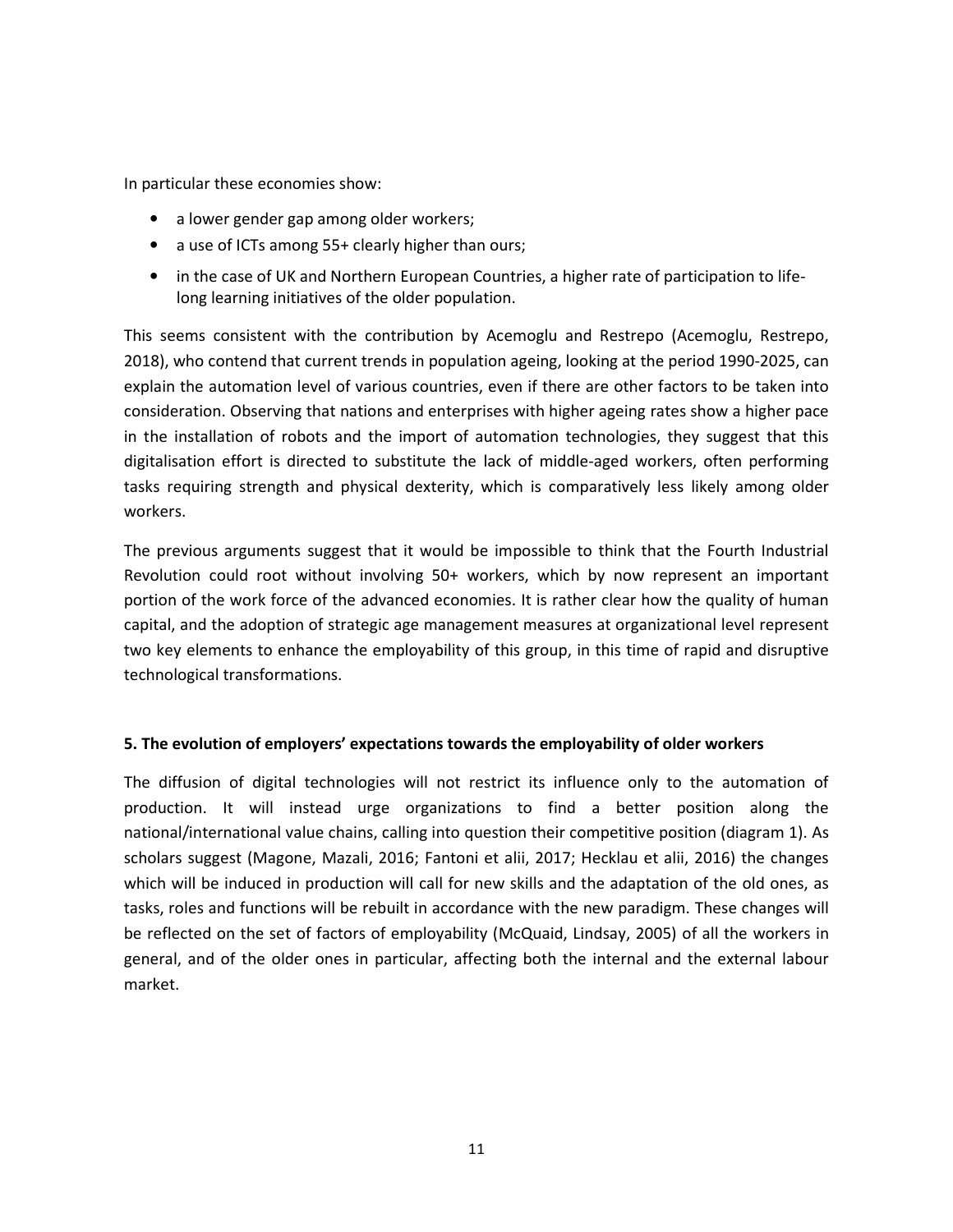Diagram 1 - Digitalisation, employability and age management



In Italy this evolution will affect a labour market which progressively went out the young in – old out model (Contini, Rapiti, 1999; Checcucci, 2013), in favor of the lengthening of the working lives of older cohorts. This latter was an age management strategy aimed at safeguarding the sustainability of the public pension pillar; but lacking a more comprehensive approach for the enhancement and development of employability of silver workers, this strategy probably favored a sort of "blocking effect" in the intergenerational turn over (Thijssen, Rocco, 2010; Checcucci, 2013; Boeri, Garibaldi, Moen, 2016).

In this frame of reference, the 4.0 revolution could affect employability factors. This calls into question whether innovation strategies planned by organizations would seriously take into account the situation and the untapped potential of older workers, both on the internal and the external labour market.

As already highlighted by previous research (Aversa et alii, 2017), some interesting considerations, in the context previously depicted by OECD, can be formulated after looking at the skills that SMEs' employers declare to be necessary in view of a longer working life (Fig. 4). The priority given to specific technical skills (39.5%), in connection with the tasks already performed, could confirm a propensity to maintain a high specialization level of the work force, consistently with a perception of older workers as a guarantee of stability and know how. Secondly, the importance given to basic ICTs skills (25.6%) and to a lesser extent to the advanced ones (almost 17%) suggest probably a positive attitude in investing resources in business digitalisation, aiming at not excluding older workers from innovation processes.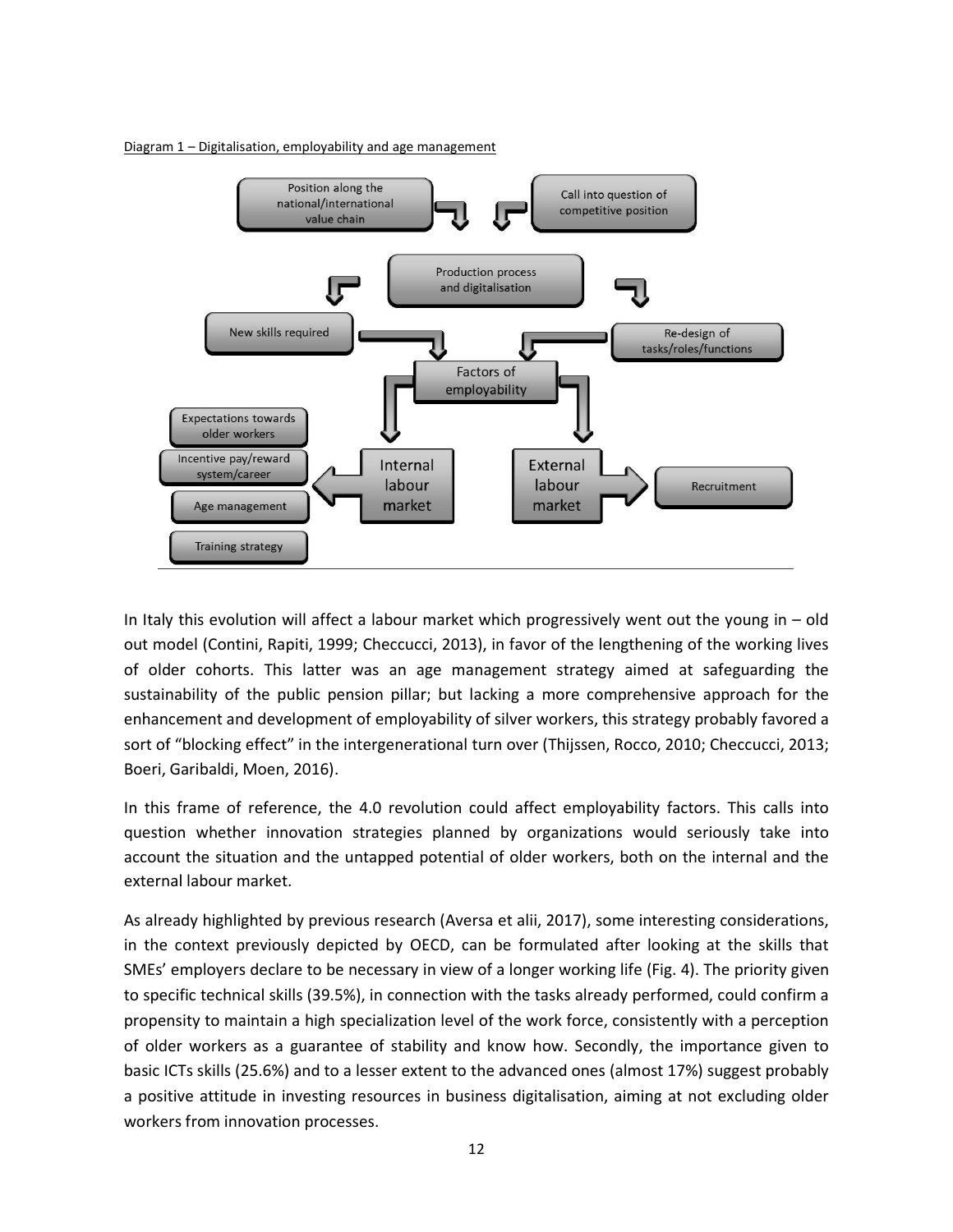The set of communicative skills, here represented by relational skills and foreign languages, appeared also relevant, with a share which was similar to basic ICTs skills. Communicative skills were moreover reinforced by a certain level of importance given to transversal ones, such as problem solving and team working, which receive great importance, as we already know, in the context of the 4.0 paradigm. The same was not true for management, administration and accounting, which received less attention by SMEs.

Strangely enough, basic numeracy and literacy, together with written and oral communication skills, received very little attention, confirming that a part of employers underestimated the weaknesses already reported by the PIAAC survey in the same period of time, among the Italian population in general and the older cohorts in particular (Checcucci, Mandrone, Roma, 2014).





Source: INAPP, 2014.

Table 2 groups these information by skill set and disaggregates data in relation to the main structural variables.

On the side of specific technical skills, it seems to emerge a preference for specialization in middle dimension enterprises, in the industrial sector and in the constructions. As concerns ICTs, bigger enterprises, industry and services show the most relevant interest. A similar situation affects relational skills, where understandably services show a higher percentage.

The situation of transversal skills appears to be different, especially as concerns team working, because the research registered a certain concentration on SMEs with more than 50 employees, in the industrial sector and the constructions. Lastly, management, administration and written and oral communication skills see a certain prevalence in high value added services.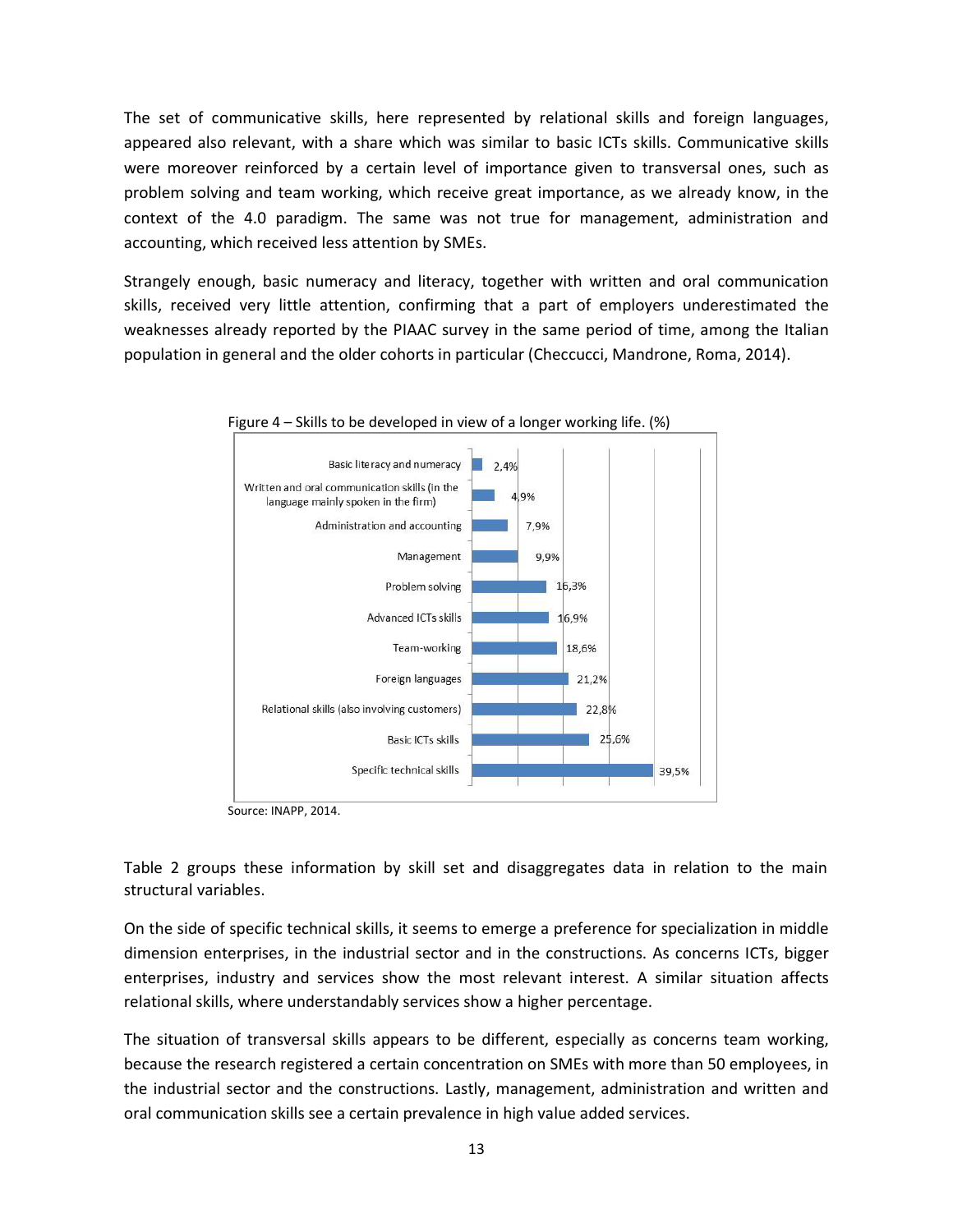|                                                                                      | $10 - 19$ | 20-49 | 50-249 | Industry | Constructions | Services<br>(low<br>added<br>V. | Services<br>(high<br>added<br>v.) | North-<br>West | North-<br>East | Centre | South |
|--------------------------------------------------------------------------------------|-----------|-------|--------|----------|---------------|---------------------------------|-----------------------------------|----------------|----------------|--------|-------|
| Specific technical skills                                                            | 38,3%     | 43,5% | 37,5%  | 40,5%    | 46,3%         | 37,6%                           | 35,5%                             | 40,7%          | 41,7%          | 35,6%  | 38,9% |
| Basic ICTs skills                                                                    | 22,9%     | 29,4% | 32,4%  | 26,9%    | 21,8%         | 23,3%                           | 32,4%                             | 27,1%          | 25,2%          | 24,7%  | 24,5% |
| Advanced ICTs skills                                                                 | 17,0%     | 14,2% | 22,5%  | 15,2%    | 12,7%         | 15,2%                           | 30,9%                             | 19,3%          | 18,5%          | 16,8%  | 11,5% |
| Relational skills (also involving customers)                                         | 21,9%     | 25,0% | 23,5%  | 17,7%    | 16,8%         | 29,6%                           | 23,7%                             | 22,6%          | 19,1%          | 23,1%  | 27,3% |
| Foreign languages                                                                    | 20,3%     | 21,6% | 25,9%  | 18,5%    | 11,9%         | 26,5%                           | 22,6%                             | 21,5%          | 21,5%          | 21,4%  | 20,2% |
| Team-working                                                                         | 18,1%     | 18,9% | 21,2%  | 19,6%    | 23,2%         | 16,7%                           | 17,0%                             | 18,7%          | 18,5%          | 18,9%  | 18,5% |
| Problem solving                                                                      | 16,0%     | 16,3% | 17,8%  | 17,5%    | 15,2%         | 14,6%                           | 18,8%                             | 17,9%          | 15,7%          | 14,5%  | 16,2% |
| Management                                                                           | 9,5%      | 10,5% | 11,2%  | 9,6%     | 7,3%          | 8,7%                            | 16,9%                             | 10,9%          | 10,3%          | 9,1%   | 8,7%  |
| Administration and accounting                                                        | 7,3%      | 9,0%  | 8,8%   | 6,8%     | 6,7%          | 8,3%                            | 11,0%                             | 8,5%           | 9,8%           | 4,5%   | 7,8%  |
| Written and oral communication skills (in the<br>language mainly spoken in the firm) | 4,1%      | 6,8%  | 5,4%   | 4,7%     | 3,6%          | 4,8%                            | 7,2%                              | 5,9%           | 5,4%           | 3,9%   | 3,8%  |
| Basic literacy and numeracy                                                          | 2,4%      | 2,7%  | 1,3%   | 2,8%     | 3,4%          | 1,6%                            | 2,5%                              | 2,8%           | 1,7%           | 0,7%   | 3,9%  |

#### Table 2 - Skills to be developed in view of a longer working life. By dimension, economic sector and geographical areas. (%)

Source: INAPP, 2014.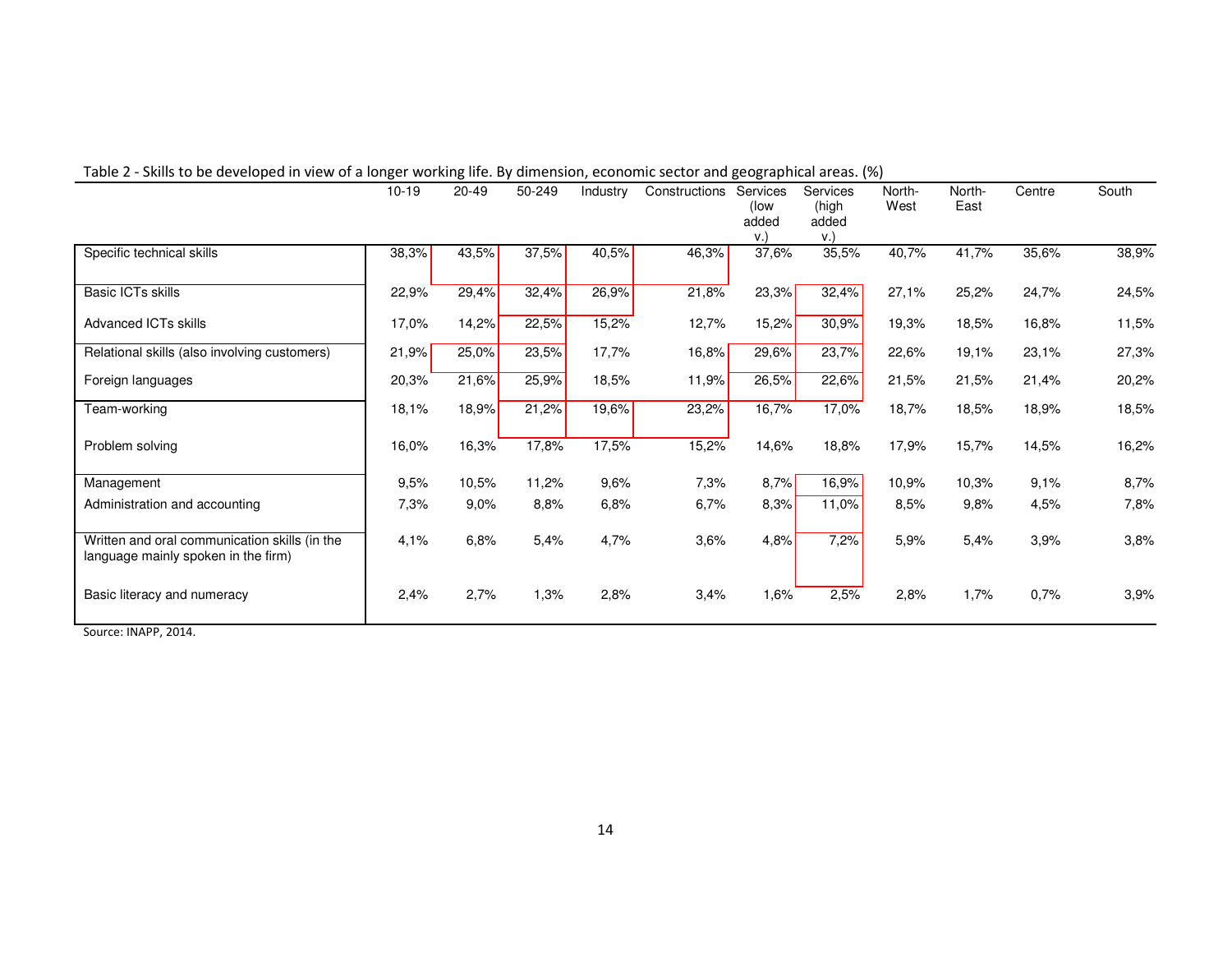The lower level of ICT skills required in industry, construction and low added value services appears consistent with the findings of the European skills and jobs survey, which in 2014 positioned Italy in penultimate position in the incidence of basic/moderate ICT skills gap and in the last position considering the gap in advanced ICT skills needed by the job (Cedefop, 2018).

Coming to more recent days, in 2017 the knowledges required by Italian enterprises (table 3), in relation to training needs of their whole employees, could confirm in our opinion: a) a certain concentration on specialization (such as in relation to management in the case of technicians and Clerical support workers, or production and industrial process in the case of Plant and machinery operators and assemblers); b) a growing importance given to informatics, even with a lasting concentration on technical profiles and clerical workers; c) a very limited priority given to mathematics as well as to other sciences; d) a clear priority given to Italian and even more to foreign languages, even if with a certain concentration on technical, clerical and services profiles.

| 1001C<br>whomicages required by type or profession. 2017 (70) | <b>Technicians</b><br>and Associate<br><b>Professionals</b> | <b>Clerical</b><br><b>Support</b><br><b>Workers</b> | Services and<br><b>Sales Workers</b> | <b>Craft and</b><br>related Trades<br>Workers/Skille<br>d Agricultural,<br>Forestry and<br><b>Fishery</b><br><b>Workers</b> | <b>Plant and</b><br>machinery<br>operators and<br>assemblers | Elementary<br>occupations |
|---------------------------------------------------------------|-------------------------------------------------------------|-----------------------------------------------------|--------------------------------------|-----------------------------------------------------------------------------------------------------------------------------|--------------------------------------------------------------|---------------------------|
| <b>Management and administration</b>                          | 32                                                          | 44                                                  | 6                                    | $\overline{2}$                                                                                                              | $\mathbf{1}$                                                 | $\mathbf{1}$              |
| <b>Office work</b>                                            | 37                                                          | 77                                                  | 6                                    | $\overline{2}$                                                                                                              | $\mathbf{1}$                                                 | $\mathbf{1}$              |
| <b>Economy and accounting</b>                                 | 29                                                          | 45                                                  | 4                                    | $\overline{2}$                                                                                                              | 1                                                            | $\mathbf{1}$              |
| <b>Marketing and sales</b>                                    | 30                                                          | 22                                                  | 37                                   | 6                                                                                                                           | 3                                                            | 3                         |
| Services to customers and<br>people                           | 49                                                          | 51                                                  | 64                                   | 21                                                                                                                          | 15                                                           | 22                        |
| <b>Personnel management</b>                                   | 15                                                          | 15                                                  | 3                                    | $\overline{2}$                                                                                                              | $\mathbf{1}$                                                 | $\mathbf 0$               |
| <b>Production and industrial</b><br>process                   | 23                                                          | 4                                                   | 16                                   | 43                                                                                                                          | 50                                                           | 17                        |
| <b>Computer science and</b><br>electronics                    | 51                                                          | 61                                                  | 10                                   | 24                                                                                                                          | 23                                                           | 13                        |
| <b>Engineering and technology</b>                             | 18                                                          | $\overline{2}$                                      | $\mathbf{1}$                         | 11                                                                                                                          | 9                                                            | $\mathbf 0$               |
| <b>Technical design</b>                                       | 23                                                          | $\overline{2}$                                      | $\mathbf{0}$                         | 16                                                                                                                          | 10                                                           | $\mathbf{1}$              |
| <b>Building and construction</b>                              | 8                                                           | 1                                                   | $\Omega$                             | 20                                                                                                                          | 10                                                           | 16                        |
| <b>Mechanics</b>                                              | 9                                                           | $\mathbf{1}$                                        | 1                                    | 39                                                                                                                          | 45                                                           | 11                        |
| <b>Telecommunications</b>                                     | 11                                                          | 7                                                   | $\overline{2}$                       | 7                                                                                                                           | 3                                                            | 3                         |
| Transportation                                                | $\overline{7}$                                              | $\overline{7}$                                      | 1                                    | 6                                                                                                                           | 54                                                           | 30                        |
| <b>Mathematics</b>                                            | 14                                                          | 11                                                  | 5                                    | $\overline{7}$                                                                                                              | $\overline{7}$                                               | 4                         |
| <b>Physics</b>                                                | 6                                                           | 1                                                   | $\mathbf{0}$                         | 3                                                                                                                           | $\overline{2}$                                               | $\mathbf 0$               |
| Chemistry                                                     | 9                                                           | 1                                                   | 11                                   | 5                                                                                                                           | 4                                                            | 3                         |
| <b>Biology</b>                                                | 6                                                           | 0                                                   | $\overline{2}$                       | 1                                                                                                                           | 0                                                            | $\overline{2}$            |
| Psychology                                                    | 10                                                          | 9                                                   | 13                                   | $\mathbf{1}$                                                                                                                | $\overline{2}$                                               | $\mathbf{1}$              |
| <b>Sociology and Anthropology</b>                             | 4                                                           | $\overline{2}$                                      | $\overline{2}$                       | 0                                                                                                                           | 0                                                            | $\mathbf 0$               |
| Geography                                                     | $\mathbf{1}$                                                | $\mathbf{1}$                                        | $\mathbf 0$                          | $\mathbf 0$                                                                                                                 | $\mathbf{1}$                                                 | $\mathbf{1}$              |
| Italian language                                              | 49                                                          | 54                                                  | 69                                   | 41                                                                                                                          | 47                                                           | 54                        |
| Foreign language                                              | 89                                                          | 91                                                  | 74                                   | 24                                                                                                                          | 37                                                           | 38                        |
| <b>Media and comunication</b>                                 | 25                                                          | 18                                                  | $7^{\circ}$                          | $\overline{2}$                                                                                                              | $\mathbf{1}$                                                 | $\overline{4}$            |

Table 3 – Knowledges required by type of profession. 2017 (%)

Source: INAPP, web site professionioccupazione.isfol.it, 2018.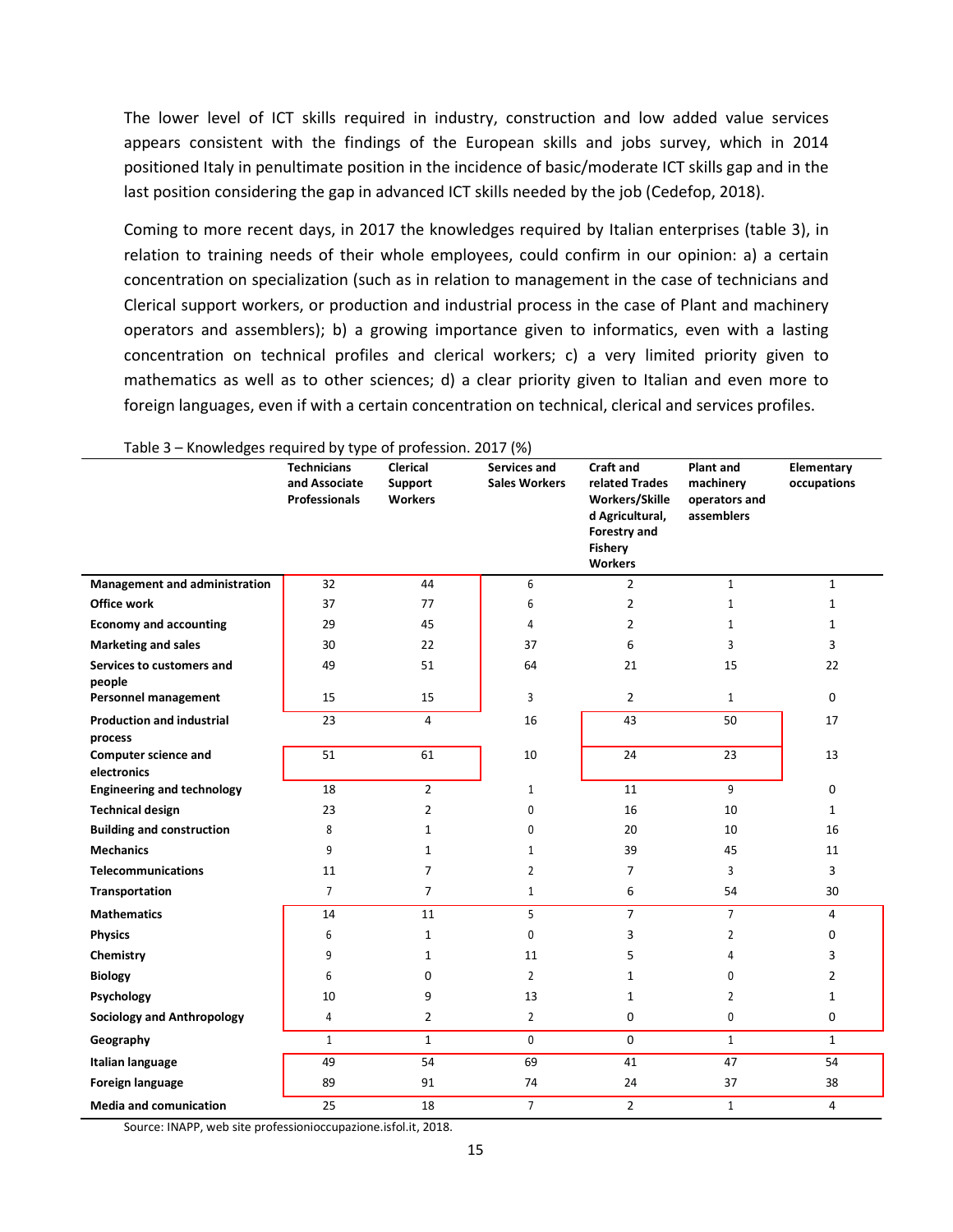As concerns the external labour market, the employers involved in the 2014 INAPP research on SMEs (Checcucci, Fefè, Scarpetti, 2017) listed the main factors taken into consideration for recruitment of employees (Fig. 5). Firstly, previous experiences and professional skills represented two major factors to be considered when looking at the employability of job seekers (in particular in the case of white collars). Secondly, in addition to reputation and references which were very frequently chosen in relation to all the profiles, educational attainment and qualification level were considered prior for managers and white collars, while public incentives showed a higher share in the case of blue collars. The seniority in the same tasks didn't seem so important, while lower age was considered more often than the higher one.



Figure 5 – Main factors taken into consideration for recruitment. (%)

Source: INAPP, 2014.

In 2017, consistently with the priorities declared by enterprises in relation to training needs of their work force, expected hirings in which enterprises require digital skills (Unioncamere, 2017) appear higher for managers, professional, technicians and clerical workers, in comparison to the other job profiles (table 4).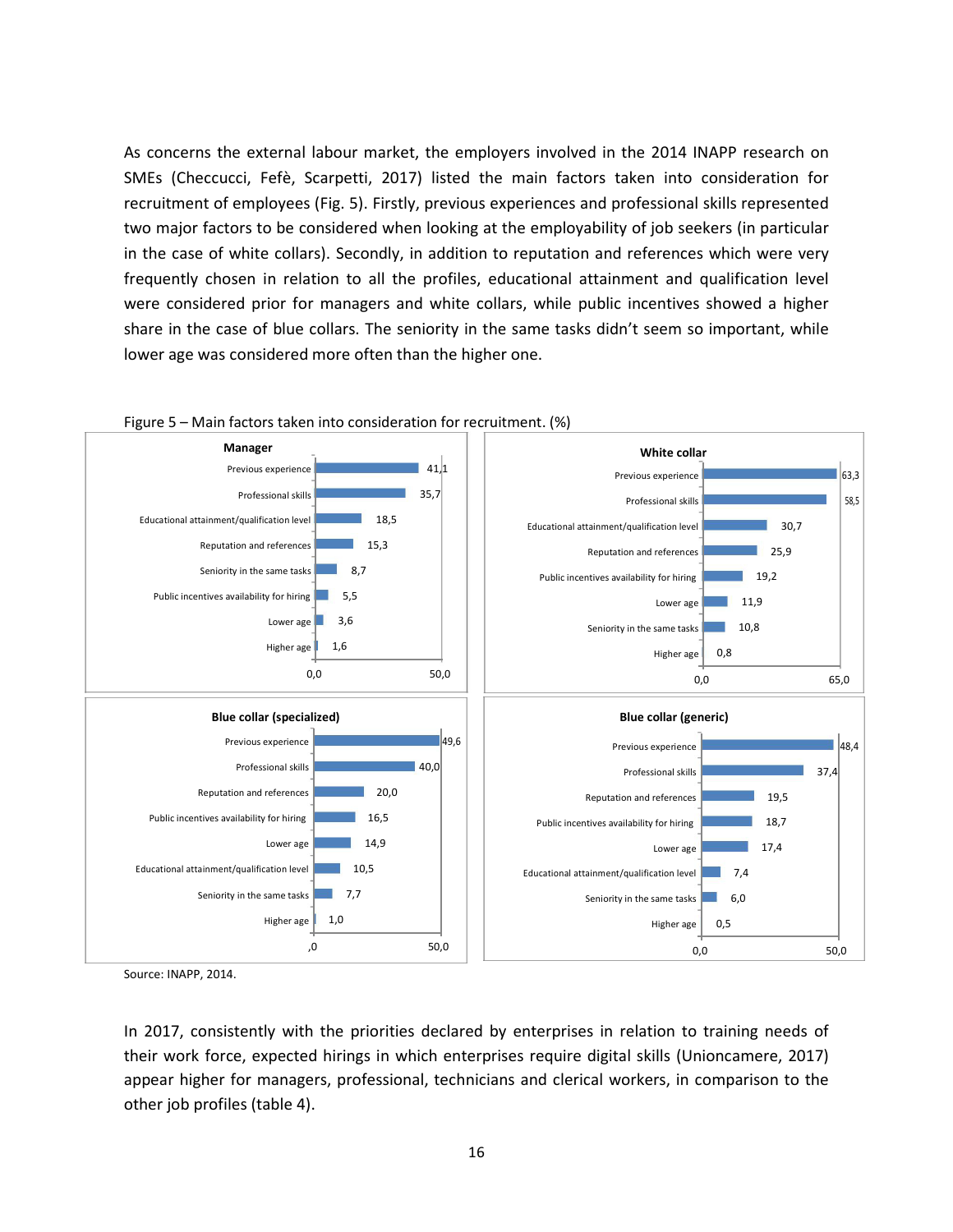Table 4 - Expected hiring in 2017 in which enterprises require digital skills and average job demand 2018-2022, by major professional groups (%)

|                                                                                                         | Expected hiring in 2017 in which enterprises require:           |                                                                                       |                                                                          |                                              |  |  |  |  |
|---------------------------------------------------------------------------------------------------------|-----------------------------------------------------------------|---------------------------------------------------------------------------------------|--------------------------------------------------------------------------|----------------------------------------------|--|--|--|--|
|                                                                                                         | Skills in mathematical<br>and computer<br>languages and methods | Digital skills and<br>knowledge about visual<br>and multimedia<br>communication tools | Management of<br>innovative solutions by<br>means of 4.0<br>technologies | Job demand - average<br>share 2018-2022 (%)* |  |  |  |  |
| <b>Managers</b>                                                                                         | 97,4                                                            | 96,7                                                                                  | 70,8                                                                     | 0,9                                          |  |  |  |  |
| <b>Professionals</b>                                                                                    | 86,2                                                            | 91,9                                                                                  | 63                                                                       | 16,8                                         |  |  |  |  |
| <b>Technicians and Associate</b><br><b>Professionals</b>                                                | 80,8                                                            | 90,1                                                                                  | 56,6                                                                     | 18,2                                         |  |  |  |  |
| <b>Clerical Support Workers</b>                                                                         | 78,1                                                            | 87,2                                                                                  | 45,2                                                                     | 8,9                                          |  |  |  |  |
| <b>Services and Sales Workers</b>                                                                       | 45,4                                                            | 55,2                                                                                  | 28,9                                                                     | 26,0                                         |  |  |  |  |
| <b>Craft and related Trades</b><br><b>Workers/Skilled Agricultural, Forestry</b><br>and Fishery Workers | 48,5                                                            | 50,3                                                                                  | 37,9                                                                     | 10,3                                         |  |  |  |  |
| Plant and machinery operators and<br>assemblers                                                         | 40,1                                                            | 47,3                                                                                  | 26,3                                                                     | 6,6                                          |  |  |  |  |
| <b>Elementary occupations</b>                                                                           | 22,6                                                            | 26,2                                                                                  | 15                                                                       | 11,9                                         |  |  |  |  |

Source: elaboration on Unioncamere-ANPAL, Sistema Informativo Excelsior \*

Sum does not make 100 because Armed forces are not included.

Looking at the average job demand 2018-2022 (Unioncamere, 2018), we can see that more than 54% of this latter refers to major professional groups for which digital skills are required to a lesser extent. Comparing Technicians and Associate Professionals with the other groups, we see a growing distance in the share of enterprises requiring digital skills. Interestingly this gap is lower in the case of Management of innovative solutions by means of 4.0 technologies, which is the set of skills less requested even among top professional groups.

Even if these information are not disaggregated by age, we should bear in mind that in 2017 only 2.8% of expected hirings were in the 45-54 age class and 0.3% involved 55+ (Unioncamere, 2017). 45-54 workers were more wanted in manufacturing and building (3.7% and 5.4% respectively) than in public utilities or services (2.4% and 2.2% respectively). Understanding whether this job demand is to be related to digital skills would obviously be of utmost importance.

#### **6. discussion**

In our opinion, the answers given by the employers involved in the INAPP survey in 2014 - in a moment in which the Fourth Industrial Revolution had not yet show all its potential, at least in Italy – seem consistent with the considerations by OECD about the relationship between the specialization of the work force and the readiness to digitalisation of the economy. In particular,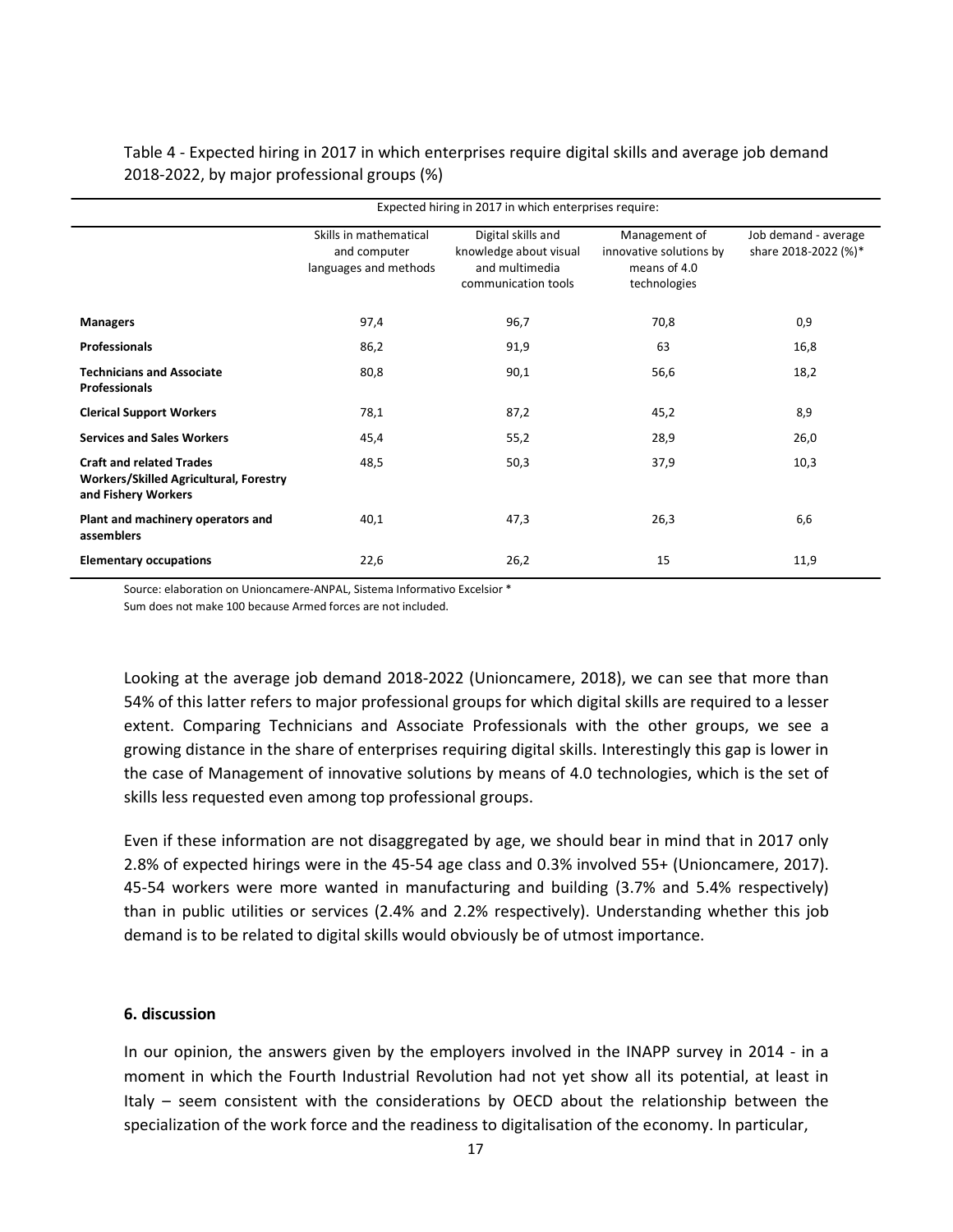employers appear to have given priority to consolidate the specific technical skills of older workers, in line with their vision of being these latter a guarantee of know-how and a reliable staff in every situation. Besides this, the survey also captured the awareness of the opportunity to introduce or strengthen ICT skills, jointly with communication, management and marketing, as well as transversal ones (problem-solving, team working etc.), which are considered very useful in the adaptation to the new working environment. Lastly, poor attention was given to basic skills, whose deficit in Italy the PIAAC survey had reported in the same period.

Three years later the knowledges required by Italian enterprises in training programs can still confirm in our opinion a certain concentration on specialization, a growing importance given to digital skills, a limited weight of mathematics as well as to other sciences and a good relevance given to Italian and even more to foreign languages.

On the side of the external labour market, in 2014 job seekers were evaluated mostly looking at their experiences and specific professional skills, while their higher age was kept in low consideration (actually giving priority to lower age). In 2017, information from Excelsior seem to show a great attention to digital skills, but with a higher concentration on managers, professional, technicians and clerical workers. Moreover the skills related to the management of innovative solutions by means of 4.0 technologies score a lower share in every professional group, probably confirming that the implementation of such systems is going to be realized gradually, following a path which entails the mapping of all processes, the horizontal and vertical integration of the organization and its information sets, in order to reach a level of self-controlling manufacturing and logistic (Benešová, Tupa, 2017). In this context, the positive opinion that employers show about older workers could be strengthened by the importance of their knowledge and experience in the mapping of processes and the integration of existing information (Ibid.).

The propensity to maintain the work force specialization is certainly due to historical reasons, which are rooted in the evolution of the Italian labour market, also in connection with the whole structure of the network which interconnect the various economic sectors (ISTAT, 2018, pp. 55- 97). Specialization issues recall some research topics which, since the nineties, dealt with the relationship between age and work experience, with its potential effects on individual attitude to flexibility and adaptability. For instance, the Experience Concentration Theory (Thijssen, Rocco, 2006, 2010) states that as workers age their experiences naturally increase in quantity, while at the same time a decrease in experience diversity will occur, leading thus to the experience concentration. Both broadness (variation) and restriction (concentration) of experience can become quite extreme, leading to what can be defined alternatively as experience fragmentation or experience deprivation, both of which have not a positive influence on employability. On the labour market side, authors speak about functional concentration, when the structure of experience at older age is restricted to minor task adaptation, and drastic changes in the tasking package and/or mobility are normally avoided (Ibid.).

Even if the association between ageing and cognitive decline is not considered correct any more, especially in the working domain (Kanfer, Ackerman, 2004), over the years we can observe a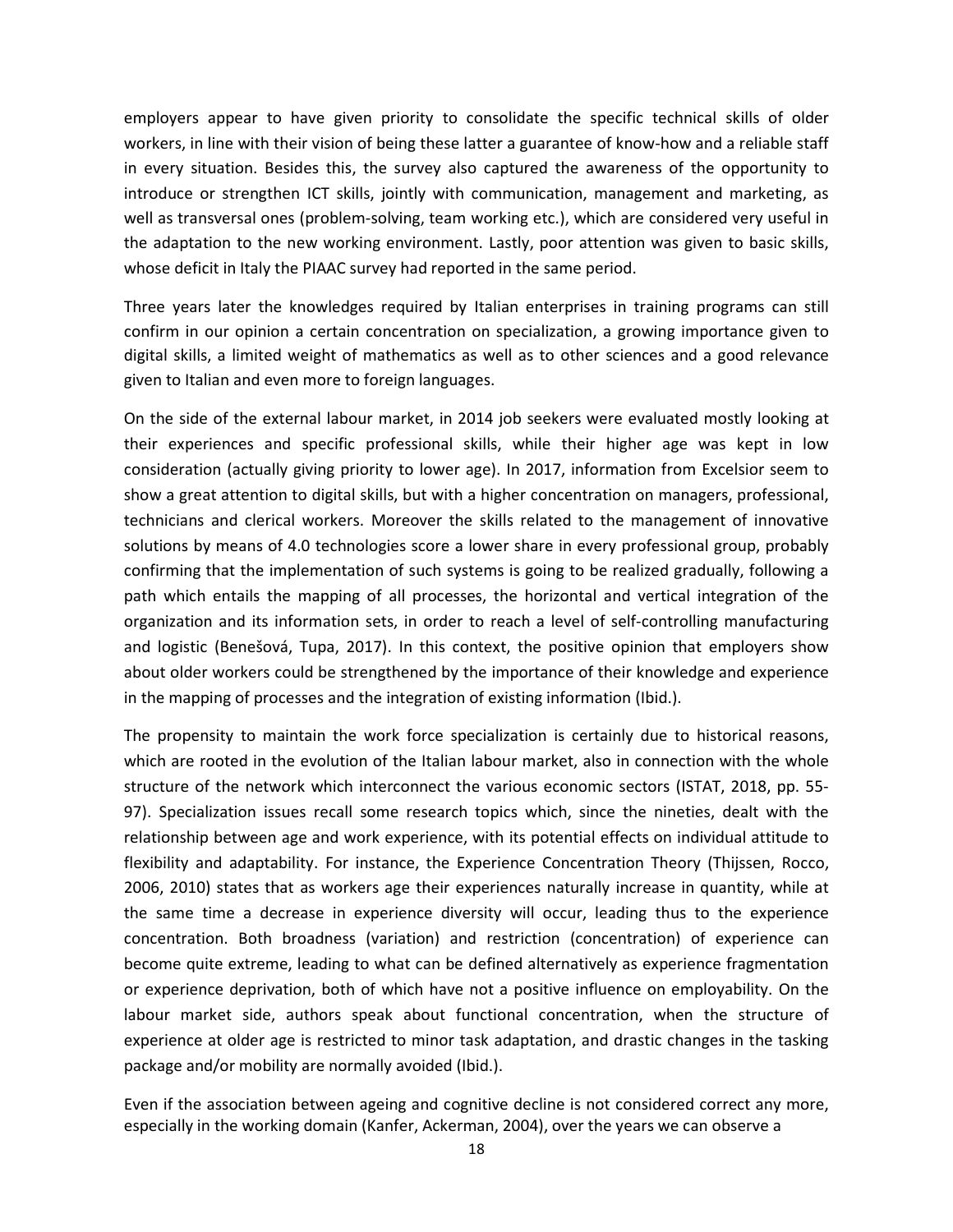decline in the so called "fluid intelligence" (linked to abstract, inductive and quantitative reasoning and to problem solving), which is often counterbalanced by an increase in "crystallized intellectual abilities" (related to educational attainment and represented for example by lexical richness, comprehension, individual level of information and culture, together with his/her capacity to use personal skills, knowledge and experiences). On the personality side, these changes would be mirrored by a decrease in the readiness to new experiences and by the prevalence of scrupulosity, the attitude to be generative (taking care of relatives, other people, the society and future generations in a broad sense), control of emotions and self-awareness, the preference for situations and context which strengthen the self and the individual identity (Ibid.).

Furthermore, the Experience Concentration Theory points out that learning strategies could reduce to what can be defined as "incidental learning", as people age. This attitude is characterized by a less frequent use of formal education and in a general refuse of learning initiatives (Thijssen, Rocco, 2006, 2010).

The seeming antinomies which appears in the employers' opinions about older workers, also recall the erratic way in which age is currently shaping modern organizations, worker' identity and the roles and statuses performed by them (Thomas, Hardy, Cutcher, Ainsworth, 2014). This uncertainty is a consequence of the desynchronization of the ages of life (Guillemard, 2005) which is occurring with the declining of Fordism, whose paradigm had greatly contributed to the institutionalization of the life-course (Kholi, 2007). Under this point of view, the digitalization of the economy would probably amplify a process which is already under way, perhasps contributing to hide even more the issue of age diversity in the Italian labour market.

### **7. Conclusions**

As depicted by the Ageing Report by the European Commission, Italy will deal with the years of the Fourth Industrial Revolution with an aged work force, enduring difficulties in the intergenerational turn over and frequent labour shortages in specific economic sectors.

The European comparison based on the Active Ageing Index shows that a higher participation of the older population in the labour market is not in contradiction with the capacity of enterprises to adopt digital innovations. In this situation it seems unavoidable that the research on the 4.0 paradigm will intersect age management issues, putting under observation the interrelations among skills and employability factors of older workers (Walker, 2005; Aversa, D'Agostino, Parente, 2015).

As innovative solutions based on 4.0 technologies will gradually take place, we will probably witness the disappearance of some jobs and the creation of some others, in every economic sector. Along this path, older employees could play a pivotal role, due to their knowledge of the existing production processes, their reliability and experience, and the fact that employers frequently look at them as a resource for the stability of enterprises, their know how and core business (Benešová, Tupa, 2017).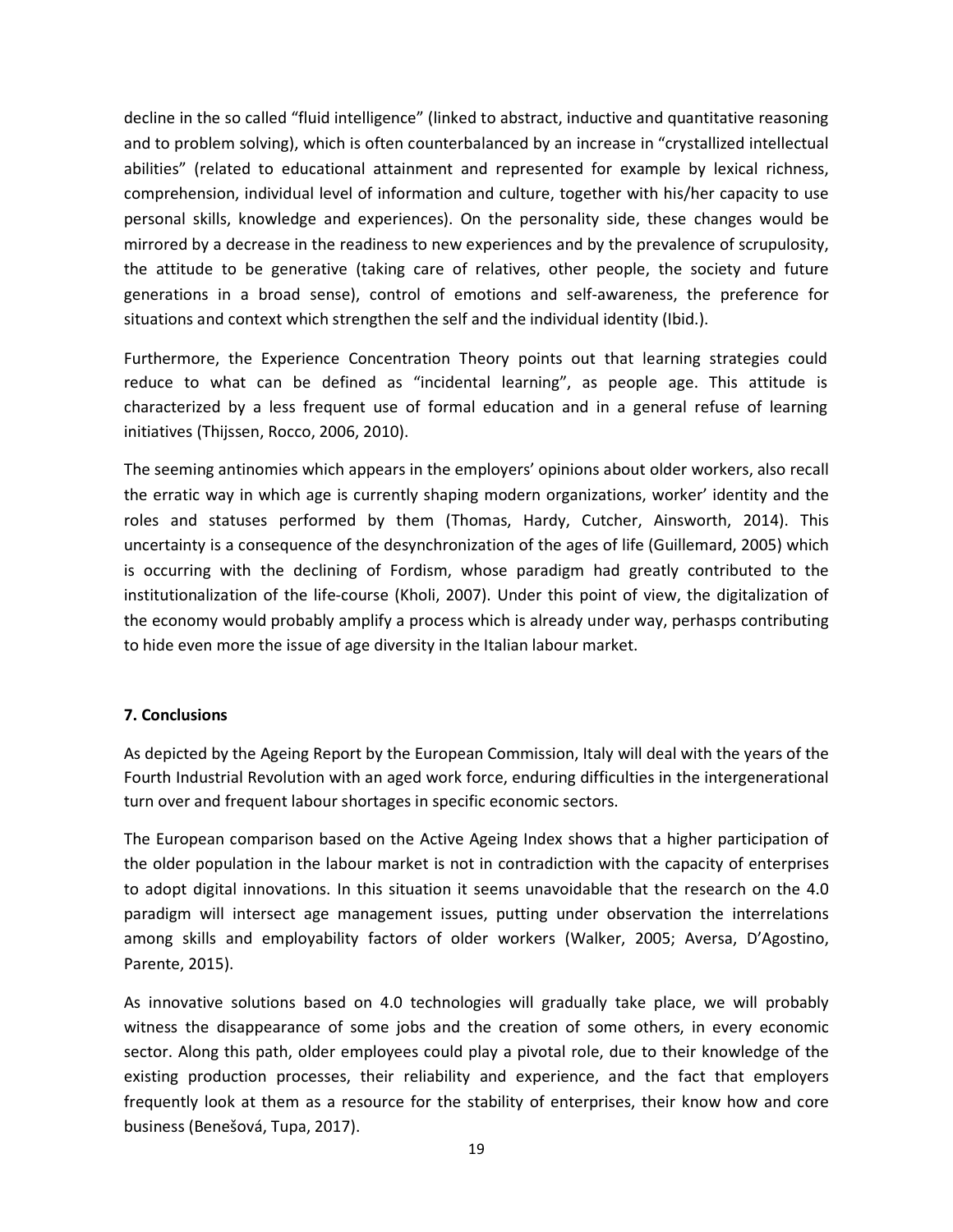Under this point of view, further research should explore some specific topics (Checcucci, 2018). First of all, strategic options adopted by enterprises about digital transformations should be analyzed in the light of the demographic structure of organizations, in order to appraise the importance given to this dimension in innovation planning. Secondly, it would be necessary to recap the transformations that occurred in specific working environments, highlighting the impact of innovation on the skills, tasks and roles actually performed by older workers. Thirdly, training strategies and programs which are accompanying digitalisation should be described, looking at the involvement of older workers and if/how their cognitive characteristics are taken into account. Lastly, the changes of employers' attitudes towards the external labour market should be surveyed, focusing on recruitment strategies and the skills required of job seekers.

Together with this research program on organizations, it seems necessary to understand how national and regional policies (Enterprise 4.0, Smart Specialization Strategy etc.) are contributing to the establishment of an institutional environment which is friendly for innovation, but that also takes into account the opportunity to prolong working life and to gradually close the gender gap in the labour market.

### **Bibliografia**

Acemoglu Daron, Restrepo Pascual (2018), *Demographics and Automation*, NBER Working Paper No. 24421, March.

Aversa Maria Luisa, D'Agostino Luisa, Parente Maria (2015), *L'age management nelle grandi imprese italiane. I risultati di un'indagine qualitativa*, ISFOL, I libri del Fondo sociale europeo, 210.

Aversa Maria Luisa, Checcucci Pietro, D'Agostino Luisa, Fefè Roberta, Scarpetti Giuliana (2017), *Il ruolo delle politiche per la qualità del lavoro nel contrasto ai fattori di espulsione dei lavoratori maturi*, Conferenza internazionale: analisi e prospettive delle politiche del lavoro, 14-15 dicembre, Università Roma Tre, Dipartimento di Economia.

Bechichi Nagui, Jamet Stéphanie, Kenedi Gustave, Minea Andreea (2017), *Digitalisation: an opportunity for workers to develop their skills?*, OECD.

Benešová Andrea, Tupa Jirí (2017), *Requirements for Education and Qualification of People in Industry 4.0*, 27th International Conference on Flexible Automation and Intelligent Manufacturing, FAIM2017, 27-30 June 2017, Modena, Italy.

Boeri Tito, Garibaldi Pietro, Moen Espen (2016), *A clash of generations? Increase in Retirement Age and Labor Demand for Youth*, WorkINPS Papers, n. 1, luglio.

Cedefop (2018), *Insights into skill shortages and skill mismatch: learning from Cedefop's European skills and jobs survey*, Luxembourg: Publications Office. Cedefop reference series; No 106.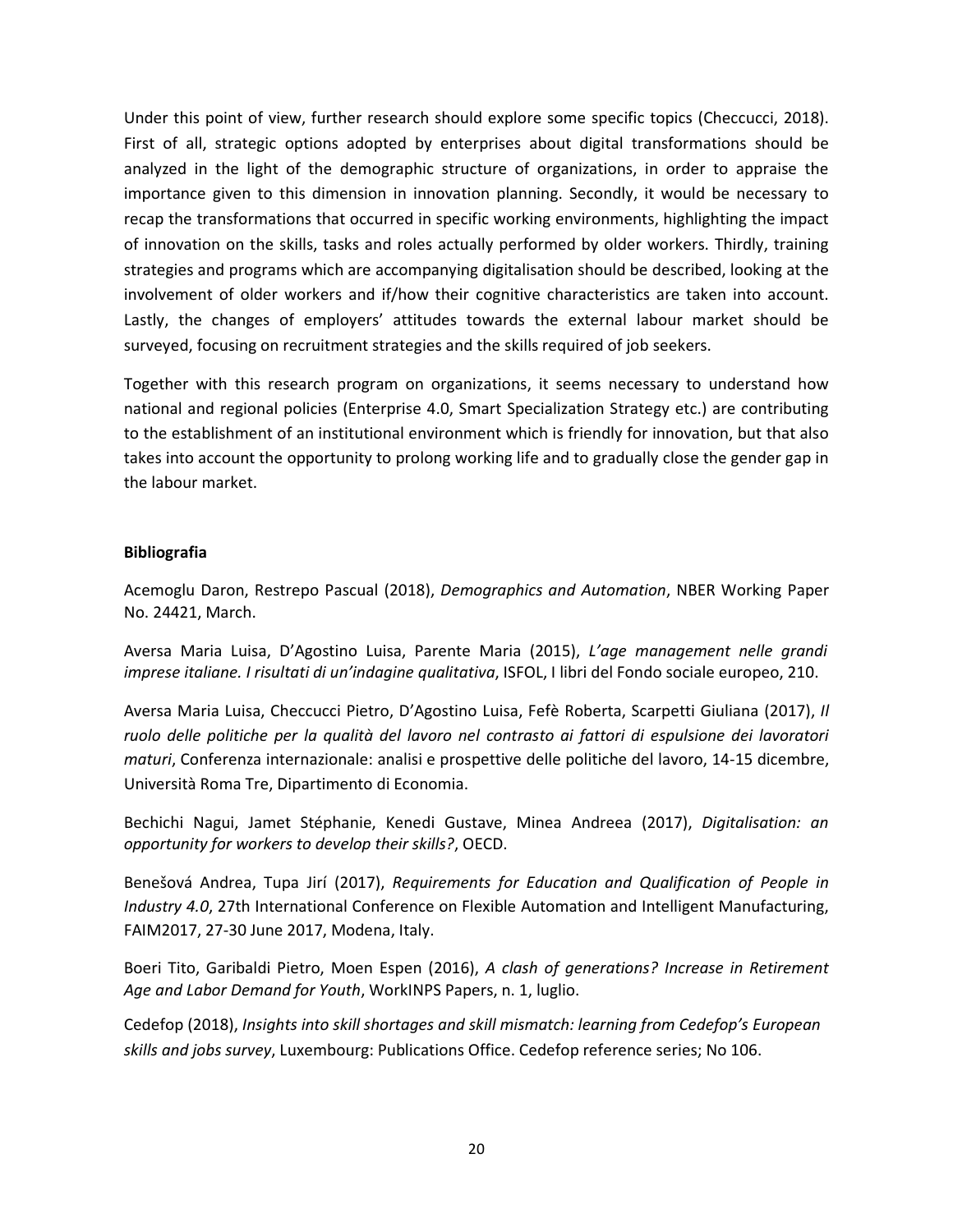Checcucci Pietro (2013), *Actively ageing: Italian policy perspectives in light of the new programming period of ESF*, Intervention to the 2013 Demography Forum, Brussels, May 6th and 7th.

Checcucci Pietro (2018), *Lavorare a 50-60 anni, quale futuro nell'economia digitale*, agendadigitale.eu · October 23.

Checcucci Pietro, Mandrone Emiliano, Roma Fabio (2014), *Il prolungamento della vita attiva*, Paper for the Espanet Conference "Sfide alla cittadinanza e trasformazione dei corsi di vita: precarietà, invecchiamento e migrazioni", Università degli Studi di Torino, Torino, 18 - 20 Settembre.

Checcucci Pietro, Fefè Roberta, Scarpetti Giuliana, (a cura di), (2017), *Età e invecchiamento della forza lavoro nelle piccole e medie imprese italiane*, FSE, INAPP, INAPP, Roma.

Contini Bruno, Rapiti Fabio M. (1999), *"Young in, old out" revisited: New patterns of employment replacement in the Italian economy*, International Review of Applied Economics 13(3), pp. 395-415.

De Minicis Massimo, Mandrone Emiliano, Marocco Manuel (2017), *Tempi Moderni: dalla Parasubordinazione alle Piattaforme di Lavoro*, paper presentato alla Conferenza internazionale: Analisi e prospettive delle politiche del lavoro, 14-15 dicembre 2017, Università Roma Tre, Dipartimento di Economia, Scuola di Economia e Studi Aziendali.

De Stefano Valerio (2017), *Lavoro "su piattaforma" e lavoro non-standard in prospettiva internazionale e comparata*, International Labour Office.

EU-OSHA, Cedefop, Eurofound and EIGE (2017), *Joint report on Towards age-friendly work in Europe: a life-course perspective on work and ageing from EU Agencies*, Publications Office of the European Union, Luxembourg.

European Commission (2018), *The 2018 Ageing Report. Economic and Budgetary Projections for the EU Member States (2016-2070)*, Institutional Paper 079, Luxembourg, Publications Office of the European Union.

Fantoni Gualtiero, Cervelli Gloria, Pira Simona, Trivelli Leonello, Mocenni Chiara, Zingone Roberto, Pucci Tommaso (2017), *Ecosistemi 4.0: imprese, società, capitale umano*, Quaderni Fondazione Giacomo Brodolini, Roma, Dicembre.

Frey Karl Benedict, Osborne Michael A., (2017), *The future of employment: How susceptible are jobs to computerisation?*, Technological Forecasting & Social Change, 114 (2017), 254-280.

Guarascio Dario, Sacchi Stefano (2017), *Digitalizzazione, automazione e futuro del lavoro*, INAPP.

Guillemard Anne-Marie (2005), *The advent of a flexible life-course and the reconfiguration of welfare*, in J.G. Andersen, A.M. Guillemard, P. Jensen, B. Pfau-Effinger (a cura di), *The Changing Face of Welfare*, Policy Press, Bristol, pp. 55-75.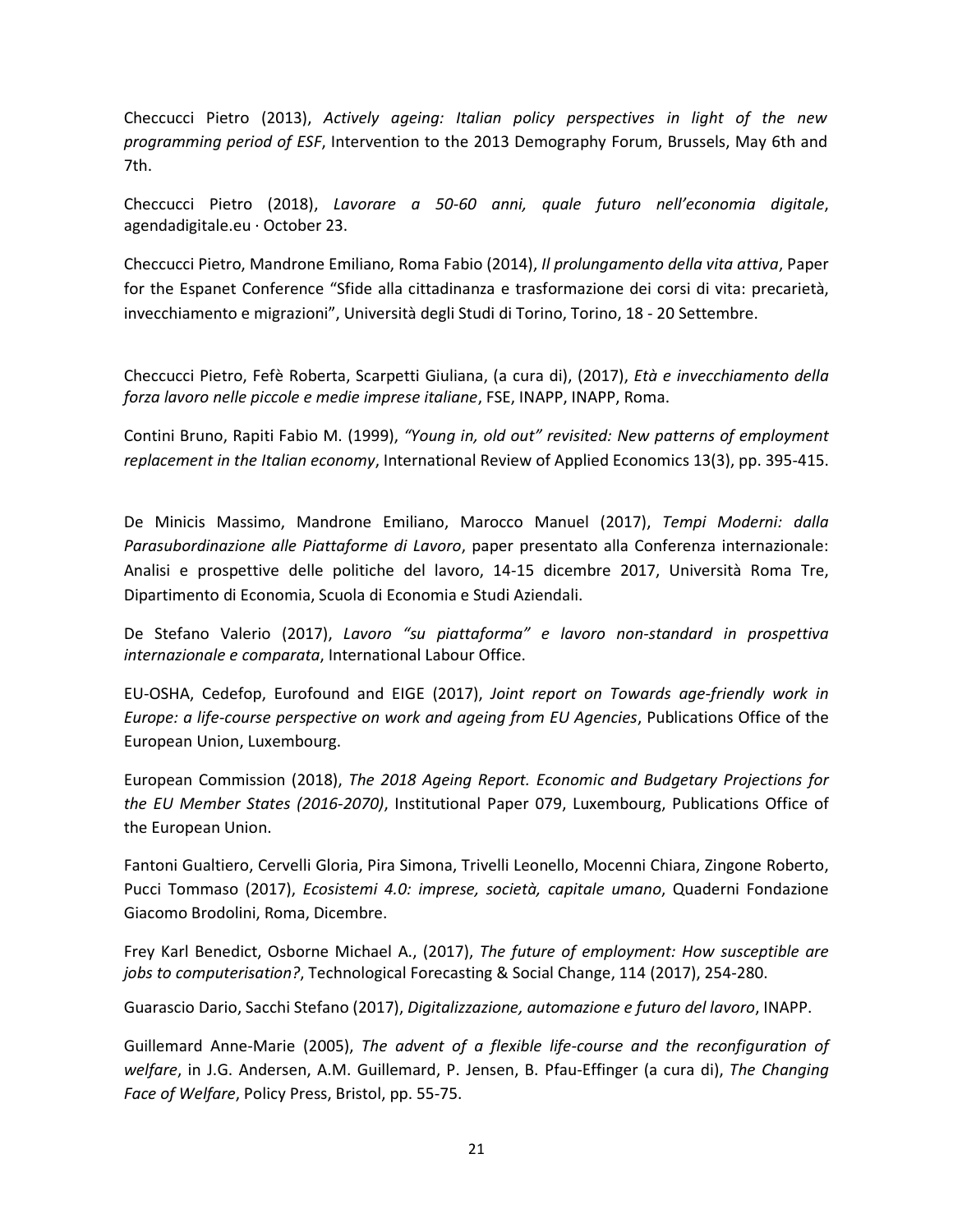Harris Karen, Kimson Austin, Schwedel Andrew (2018), *Labor 2030: the Collision of Demographics, Automation and Inequalit*y, Bain & Company, Inc.

Hecklau Fabian, Galeitzke Mila, Flachs Sebastian, Kohl Holger (2016), *Holistic approach for human resource management in Industry 4.0*, Procedia CIRP 54 ( 2016 ) 1 – 6.

ISTAT (2018), *Rapporto annuale 2018. La situazione del Paese*, ISTAT, Roma.

Kanfer Ruth, Ackerman Phillip L. (2004), *Aging, adult development, and work motivation*, Academy of Management Review, vol. 29, No. 3 (2004), pp. 440-458.

Kholi Martin (2007), *The institutionalization of the life course: looking back to look ahead*, «Research in Human Development», 4 , n. 3-4, pp. 253-271.

Magone Annalisa, Mazali Tatiana, a cura di (2016), *Industria 4.0: uomini e macchine nella fabbrica digitale*, Guerini e associati, Firenze.

McKinsey&Company (2017), *A future that works: automation, employment, and productivity*, January.

McQuaid Ronald W., Lindsay Colin (2005), *The Concept of Employability*, Urban Studies, Vol. 42, No. 2, 197–219, February.

Pew Research Centre (2014), *Attitudes About Ageing: a Global Perspective*, January.

Pessl Jeremias (2018), *Humans as a service*, Oxford University Press.

Pouliakas Konstantinos (2018), *Determinants of Automation Risk in the EU Labour Market: A Skills-Needs Approach*, IZA DP No. 11829, September.

Sirkin Harold L., Zinser Michael, Rose Justin Ryan (2015), *The Robotics Revolution*, The Boston Consulting Group, September.

Thijssen Johannes, Rocco Tonette, Editors (2006), *Older Workers, New Directions. Employment and Development in an Ageing Labor Market*, Center for Labor Research and Studies, Florida International University.

Thijssen Johannes, Rocco Tonette (2010), *Development of older workers: revisiting policies*, in: European Centre for the Development of Vocational Training (Ed), *Working and ageing - Emerging theories and empirical perspectives*, Publications Office of the European Union, Luxembourg, pp. 13-27.

Thomas Robyn, Hardy Cynthia, Cutcher Leanne, Ainsworth Susan (2014). *What's age got to do with it? On the critical analysis of age and organisations*, Organization Studies 35 (11) , pp. 1569- 1584.

Unioncamere (2017), *Competenze digitali. Sistema informativo Excelsior. Analisi della domanda di competenze digitali nelle imprese italiane per il 2017*, Sistema Informativo Excelsior, Roma, novembre.